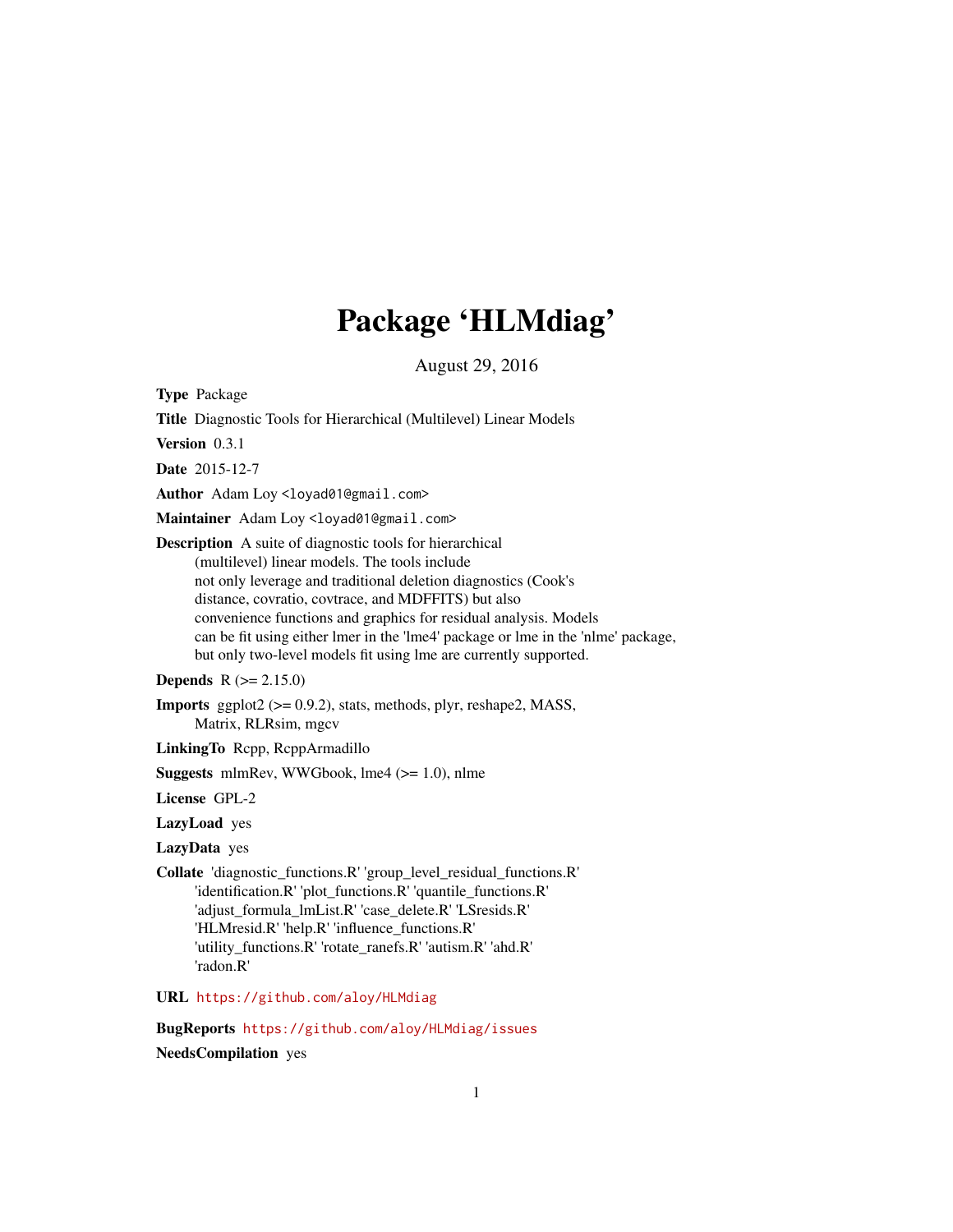<span id="page-1-0"></span>Repository CRAN

Date/Publication 2015-12-12 09:41:00

## R topics documented:

|       |       | $\overline{3}$ |
|-------|-------|----------------|
|       |       | $\overline{4}$ |
|       |       | $\overline{5}$ |
|       |       |                |
|       |       |                |
|       |       |                |
|       |       |                |
|       |       |                |
|       |       |                |
|       |       |                |
|       |       |                |
|       |       |                |
|       |       |                |
|       |       |                |
|       | radon |                |
|       |       |                |
|       |       |                |
|       |       |                |
|       |       |                |
| Index |       | 28             |

adjust\_lmList.formula *Fitting Common Models via* lm

## Description

Separate linear models are fit via lm similar to lmList, however, adjust\_lmList can handle models where a factor takes only one level within a group. In this case, the formula is updated eliminating the offending factors from the formula for that group as the effect is absorbed into the intercept.

## Usage

```
## S3 method for class 'formula'
adjust_lmList(object, data, pool)
```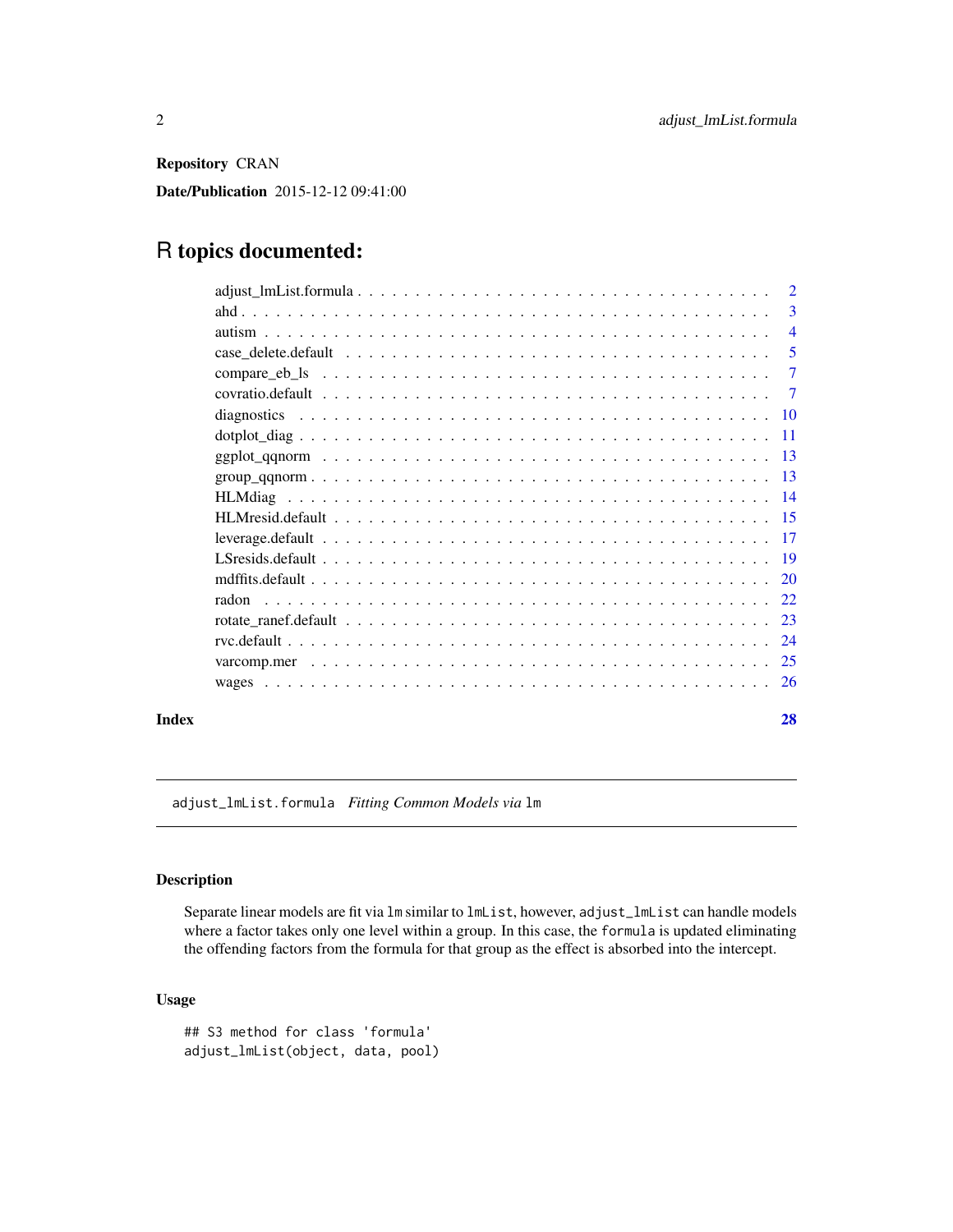<span id="page-2-0"></span> $ab$  3

## **Arguments**

| object | a linear formula such as that used by $lmList, e.g. y \sim x1 +  + xn \mid g$ ,<br>where g is a grouping factor. |
|--------|------------------------------------------------------------------------------------------------------------------|
| data   | a data frame containing the variables in the model.                                                              |
| pool   | a logical value that indicates whether the pooled standard deviation/error should<br>be used.                    |

#### References

Douglas Bates, Martin Maechler and Ben Bolker (2012). lme4: Linear mixed-effects models using S4 classes. R package version 0.999999-0.

## See Also

[lmList,](#page-0-0) [lm](#page-0-0)

## Examples

```
data(Exam, package = 'mlmRev')
sepLM <- adjust_lmList(normexam ~ standLRT + sex + schgend | school, data = Exam)
confint(sepLM)
```
ahd *Methylprednisolone data*

## Description

Data from a longitudinal study exmaining the effectiveness of Methylprednisolone as a treatment for patients with severe alcoholic hepatitis. Subjects were randomly assigned to a treatment (31 received a placebo, 35 received the treatment) and serum bilirubin was measures each week for four weeks.

#### Usage

data(ahd)

## Format

A data frame with 330 observations on the following 5 variables:

treatment The treatment a subject received - a factor. Levels are placebo and treated.

subject Subject ID - a factor.

week Week of the study  $(0-4)$  - the time variable.

sbvalue Serum bilirubin level (in  $\mu$ mol/L).

baseline A subject's serum bilirubin level at week 0.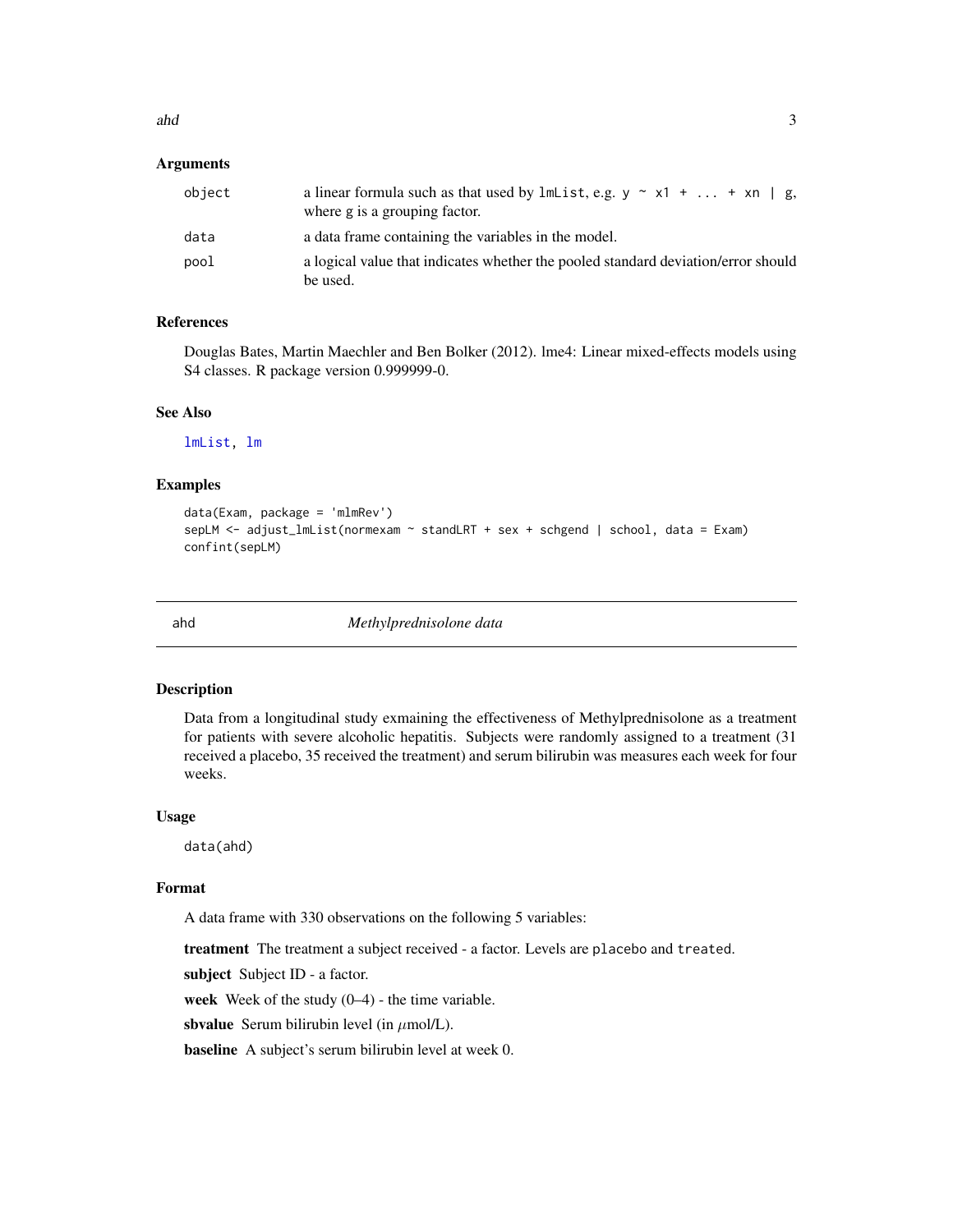#### <span id="page-3-0"></span>Source

Vonesh, E. F. and Chinchilli, V. M. (1997) *Linear and Nonlinear Models for the Analysis of Repeated Measurements*. Marcel Dekker, New York.

#### References

Carithers, R. L., Herlong, H. F., Diehl, A. M., Shaw, E. W., Combes, B., Fallon, H. J. & Maddrey, W. C. (1989) Methylprednisolone therapy in patients with severe alcoholic hepatitis. *Annals of Internal Medicine*, 110(9), 685–690.

autism *Autism data*

#### Description

Data from a prospective longitudinal study following 214 children between the ages of 2 and 13 who were diagnosed with either autism spectrum disorder or non-spectrum developmental delays at age 2.

#### Usage

data(autism)

## Format

A data frame with 604 observation on the following 7 variables:

childid Child ID.

- sicdegp Sequenced Inventory of Communication Development group (an assessment of expressive language development) - a factor. Levels are low, med, and high.
- age2 Age (in years) centered around age 2 (age at diagnosis).
- vsae Vineland Socialization Age Equivalent

gender Child's gender - a factor. Levels are male and female.

- race Child's race a factor. Levels are white and nonwhite.
- bestest2 Diagnosis at age 2 a factor. Levels are autism and pdd (pervasive developmental disorder).

#### Source

<http://www-personal.umich.edu/~kwelch/>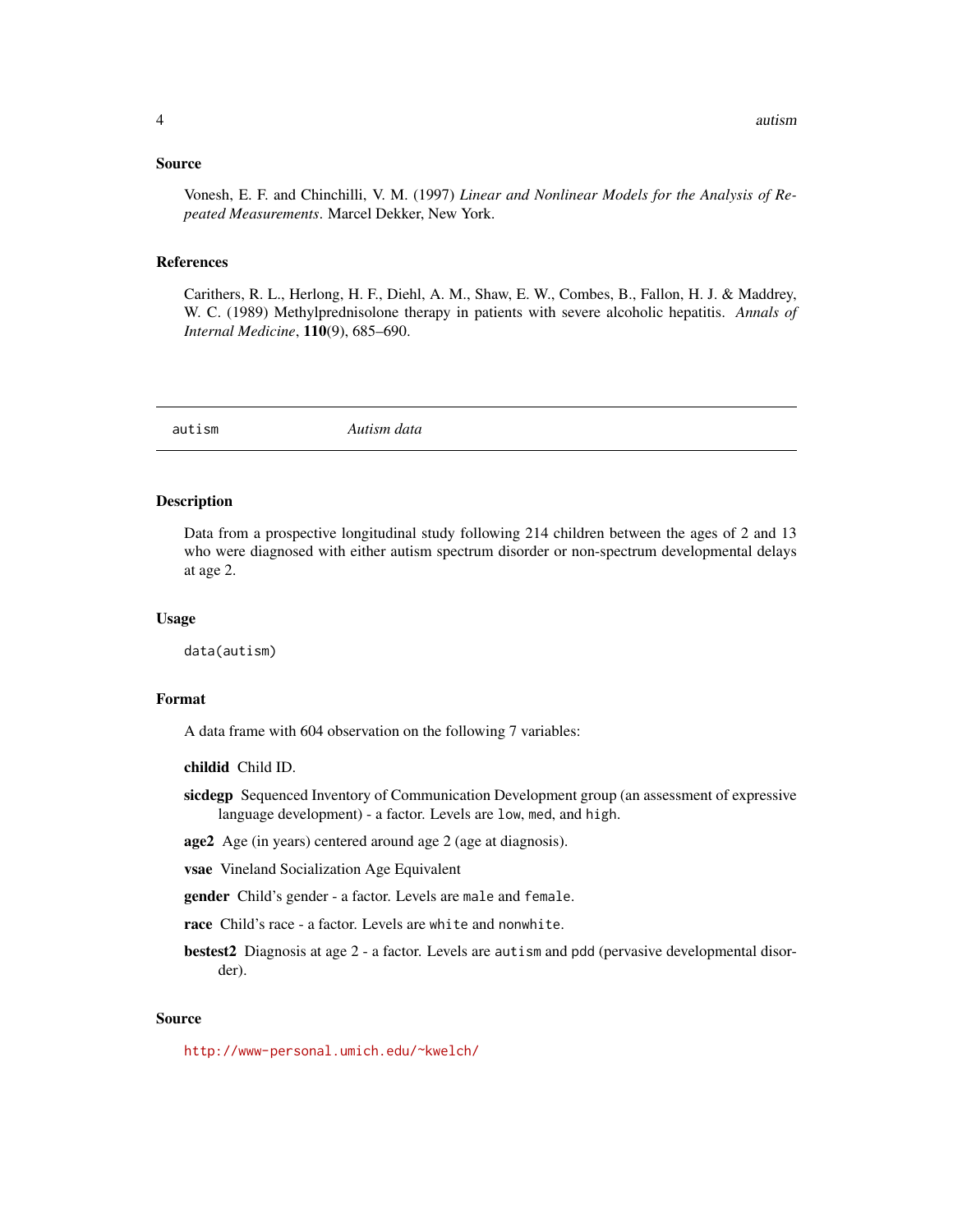#### <span id="page-4-0"></span>References

Anderson, D. K., Lord, C., Risi, S., DiLavore, P. S., Shulman, C., Thurm, A., et al. (2007). Patterns of growth in verbal abilities among children with autism spectrum disorder. *Journal of Consulting and Clinical Psychology*, 75(4), 594–604.

Anderson, D. K., Oti, R. S., Lord, C., & Welch, K. (2009). Patterns of Growth in Adaptive Social Abilities Among Children with Autism Spectrum Disorders. *Journal of Abnormal Child Psychology*, 37(7), 1019–1034.

case\_delete.default *Case Deletion for* mer*/*lmerMod *objects*

#### Description

This function is used to iteratively delete groups corresponding to the levels of a hierarchical linear model. It uses lmer() to fit the models for each deleted case (i.e. uses brute force). To investigate numerous levels of the model, the function will need to be called multiple times, specifying the group (level) of interest each time.

## Usage

```
## Default S3 method:
case_delete(model, ...)
## S3 method for class 'mer'
case_delete(model, group = NULL, type = c("both", "fixef",
  "varcomp"), delete = NULL, ...)## S3 method for class 'lmerMod'
case_delete(model, group = NULL, type = c("both", "fixef",
  "varcomp"), delete = NULL, ...)
```
#### Arguments

| model    | the original hierarchical model fit using lmer()                                                                                                                                                     |
|----------|------------------------------------------------------------------------------------------------------------------------------------------------------------------------------------------------------|
| $\cdots$ | do not use                                                                                                                                                                                           |
| group    | a variable used to define the group for which cases will be deleted. If this is left<br>NULL (default), then the function will delete individual observations.                                       |
| type     | the part of the model for which you are obtaining deletion diagnostics: the fixed<br>effects ("fixef"), variance components ("varcomp"), or "both" (default).                                        |
| delete   | index of individual cases to be deleted. For higher level units specified in this<br>manner, the group parameter must also be specified. If delete = NULL then all<br>cases are iteratively deleted. |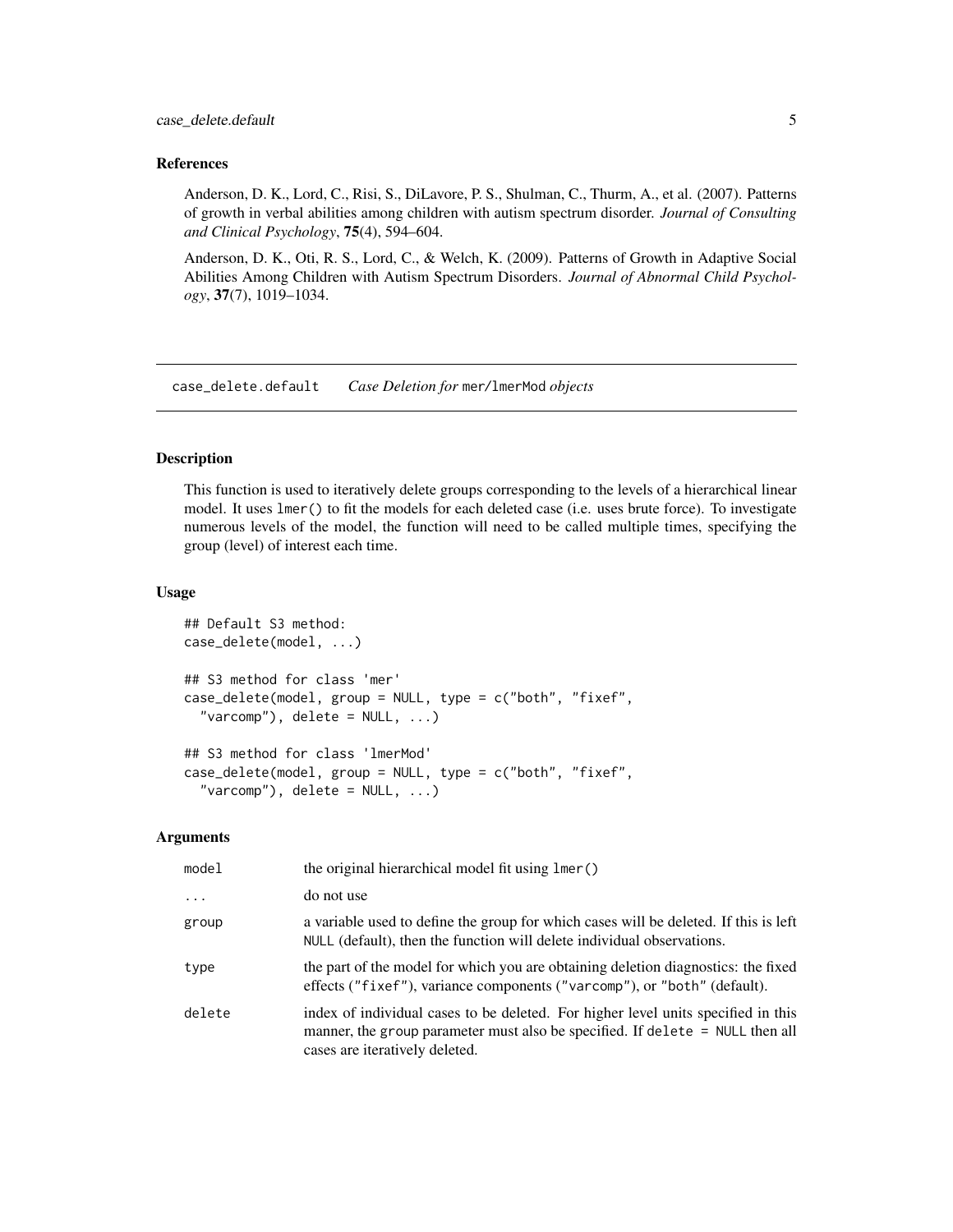#### Value

a list with the following compontents:

fixef.original the original fixed effects estimates

ranef.original the original predicted random effects

vcov.original the original variance-covariance matrix for the fixed effects

varcomp.original the original estimated variance components

fixef.delete a list of the fixed effects estimated after case deletion

ranef.delete a list of the random effects predicted after case deletion

vcov.delete a list of the variance-covariance matrices for the fixed effects obtained after case deletion

fitted.delete a list of the fitted values obtained after case deletion

varcomp.delete a list of the estimated variance components obtained after case deletion

#### Author(s)

Adam Loy <loyad01@gmail.com>

#### References

Christensen, R., Pearson, L.M., and Johnson, W. (1992) Case-Deletion Diagnostics for Mixed Models, *Technometrics*, 34, 38 – 45.

Schabenberger, O. (2004) Mixed Model Influence Diagnostics, in *Proceedings of the Twenty-Ninth SAS Users Group International Conference*, SAS Users Group International.

#### Examples

```
library(lme4)
data(sleepstudy, package = 'lme4')
fm <- lmer(Reaction ~ Days + (Days|Subject), sleepstudy)
# Deleting every Subject
fmDel <- case_delete(model = fm, group = "Subject", type = "both")
# Deleting only subject 308
del308 <- case_delete(model = fm, group = "Subject", type = "both", delete = 308)
# Deleting a subset of subjects
delSubset <- case_delete(model = fm, group = "Subject", type = "both", delete = 308:310)
```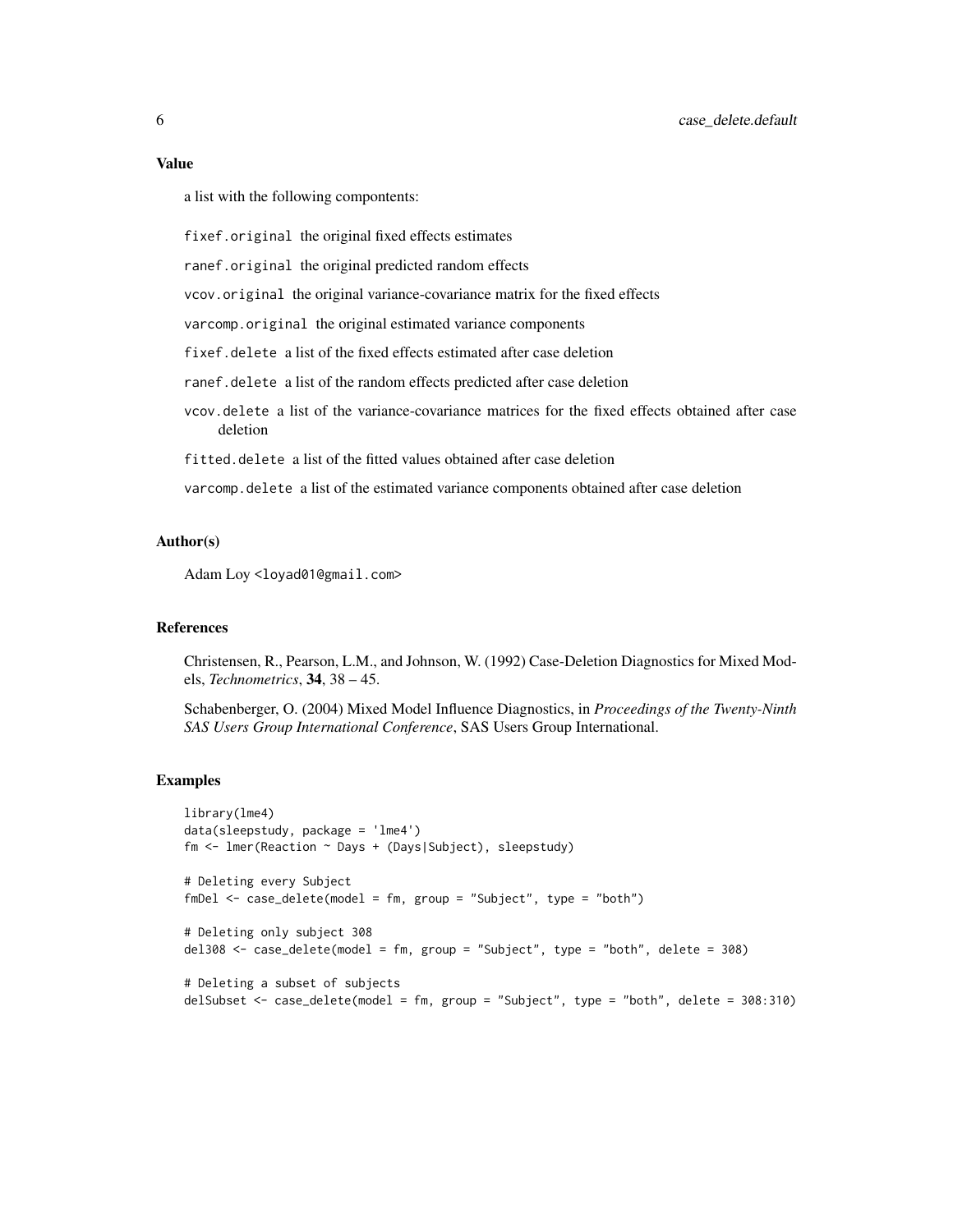<span id="page-6-0"></span>

## Description

This function creates a plot (using qplot()) where the shrinkage estimate appears on the horizontal axis and the LS estimate appears on the vertical axis.

#### Usage

```
compare_eb_ls(eb, ols, identify = FALSE, silent = TRUE, ...)
```
#### Arguments

| eb       | a matrix of random effects                                                                          |
|----------|-----------------------------------------------------------------------------------------------------|
| ols      | a matrix of the OLS estimates found using random 1s coef                                            |
| identify | the percentage of points to identify as unusual, FALSE if you do not want the<br>points identified. |
| silent   | logical: should the list of data frames used to make the plots be supressed.                        |
| $\cdots$ | other arguments to be passed to qplot()                                                             |

## Author(s)

Adam Loy <loyad01@gmail.com>

#### Examples

```
library(lme4)
wages.fm1 <- lmer(lnw ~ exper + (exper | id), data = wages)
wages.sepLM <- adjust_lmList(lnw ~ exper | id, data = wages)
rancoef.eb <- coef(wages.fm1)$id
rancoef.ols <- coef(wages.sepLM) # note diff. length than rancoef.eb
compare_eb_ls(eb = rancoef.eb[rownames(rancoef.ols),], ols = rancoef.ols, identify = 0.01)
```
covratio.default *Influence on precision of fixed effects in HLMs*

#### <span id="page-6-1"></span>Description

These functions calculate measures of the change in the covariance matrices for the fixed effects based on the deletetion of an observation, or group of observations, for a hierarchical linear model fit using lmer.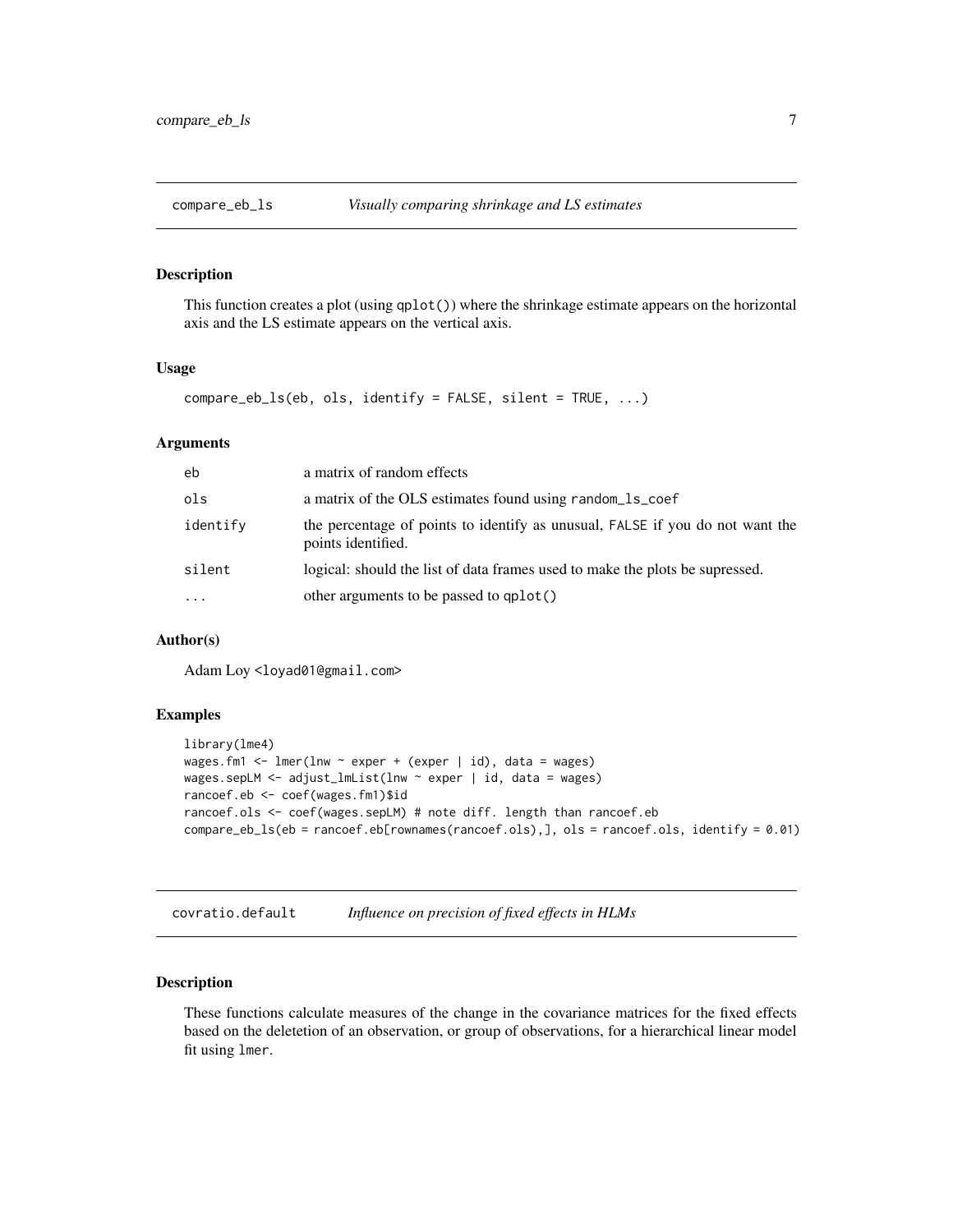#### Usage

```
## Default S3 method:
covratio(object, ...)
## Default S3 method:
covtrace(object, ...)
## S3 method for class 'mer'
covratio(object, group = NULL, delete = NULL, ...)## S3 method for class 'lmerMod'
covratio(object, group = NULL, delete = NULL, ...)## S3 method for class 'lme'
covratio(object, group = NULL, delete = NULL, ...)## S3 method for class 'mer'
covtrace(object, group = NULL, delete = NULL, ...)## S3 method for class 'lmerMod'
covtrace(object, group = NULL, delete = NULL, ...)## S3 method for class 'lme'
covtrace(object, group = NULL, delete = NULL, ...)
```
## Arguments

| object   | fitted object of class mer or 1 mer Mod                                                                                                                                                                                                                         |
|----------|-----------------------------------------------------------------------------------------------------------------------------------------------------------------------------------------------------------------------------------------------------------------|
| $\cdots$ | do not use                                                                                                                                                                                                                                                      |
| group    | variable used to define the group for which cases will be deleted. If group = NULL,<br>then individual cases will be deleted.                                                                                                                                   |
| delete   | index of individual cases to be deleted. To delete specific observations the row<br>number must be specified. To delete higher level units the group ID and group<br>parameter must be specified. If delete $=$ NULL then all cases are iteratively<br>deleted. |

#### Details

Both the covariance ratio (covratio) and the covariance trace (covtrace) measure the change in the covariance matrix of the fixed effects based on the deletion of a subset of observations. The key difference is how the variance covariance matrices are compared: covratio compares the ratio of the determinants while covtrace compares the trace of the ratio.

## Value

If delete = NULL then a vector corresponding to each deleted observation/group is returned.

If delete is specified then a single value is returned corresponding to the deleted subset specified.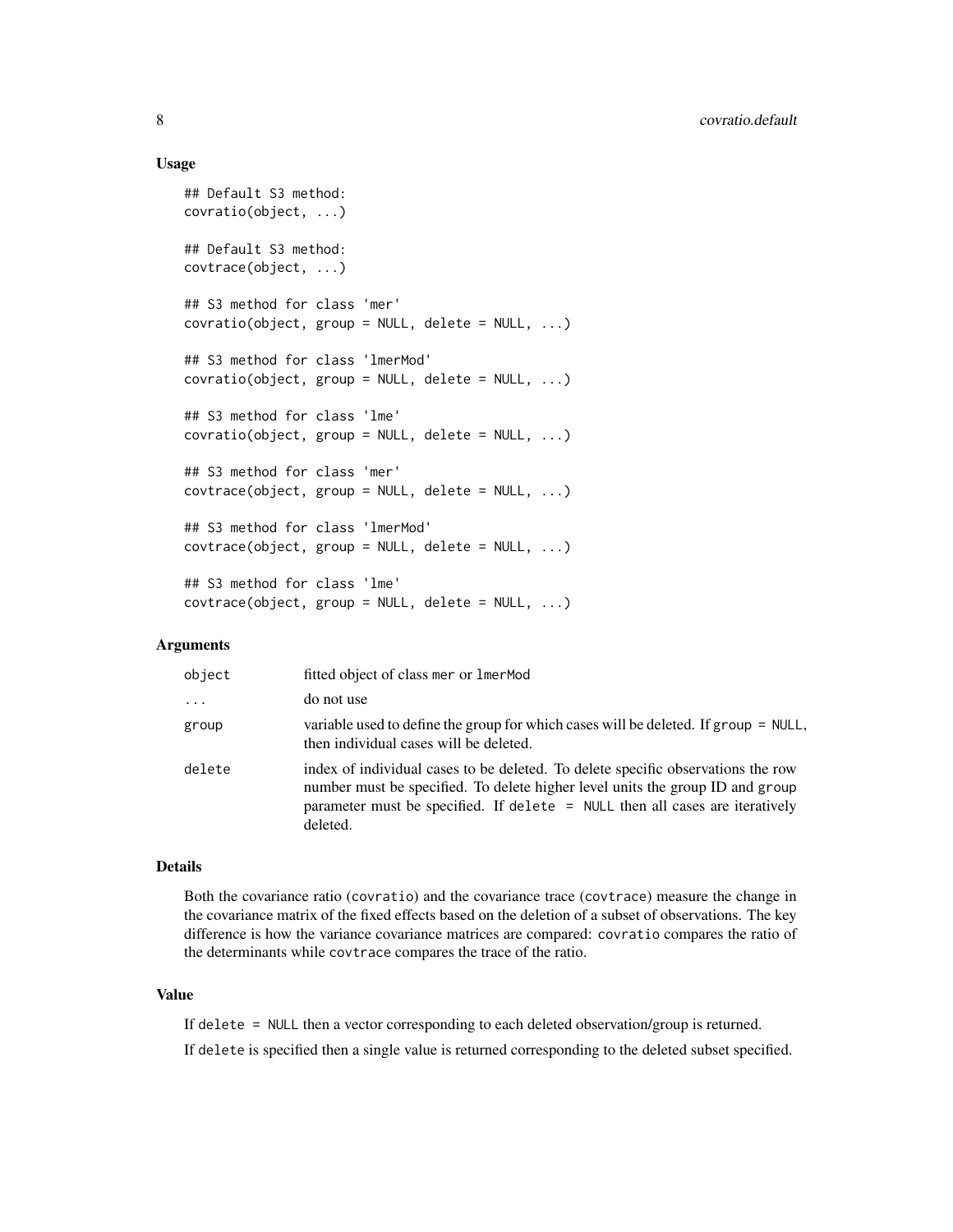## <span id="page-8-0"></span>covratio.default 9

## Author(s)

Adam Loy <loyad01@gmail.com>

#### References

Christensen, R., Pearson, L., & Johnson, W. (1992) Case-deletion diagnostics for mixed models. *Technometrics*, 34(1), 38–45.

Schabenberger, O. (2004) Mixed Model Influence Diagnostics, in *Proceedings of the Twenty-Ninth SAS Users Group International Conference*, SAS Users Group International.

## See Also

[leverage.mer](#page-16-1), [cooks.distance.mer](#page-19-1) [mdffits.mer](#page-19-1), [rvc.mer](#page-23-1)

## Examples

```
library(lme4)
ss <- lmer(Reaction ~ Days + (Days | Subject), sleepstudy)
# covratio for individual observations
ss.cr1 <- covratio(ss)
# covratio for subject-level deletion
ss.cr2 <- covratio(ss, group = "Subject")
## Not run:
## A larger example
data(Exam, package = 'mlmRev')
fm <- lmer(normexam ~ standLRT * schavg + (standLRT | school), Exam)
# covratio for individual observations
cr1 <- covratio(fm)
# covratio for school-level deletion
cr2 <- covratio(fm, group = "school")
## End(Not run)
# covtrace for individual observations
ss.ct1 <- covtrace(ss)
# covtrace for subject-level deletion
ss.ct2 <- covtrace(ss, group = "Subject")
## Not run:
## Returning to the larger example
# covtrace for individual observations
ct1 <- covtrace(fm)
# covtrace for school-level deletion
ct2 <- covtrace(fm, group = "school")
```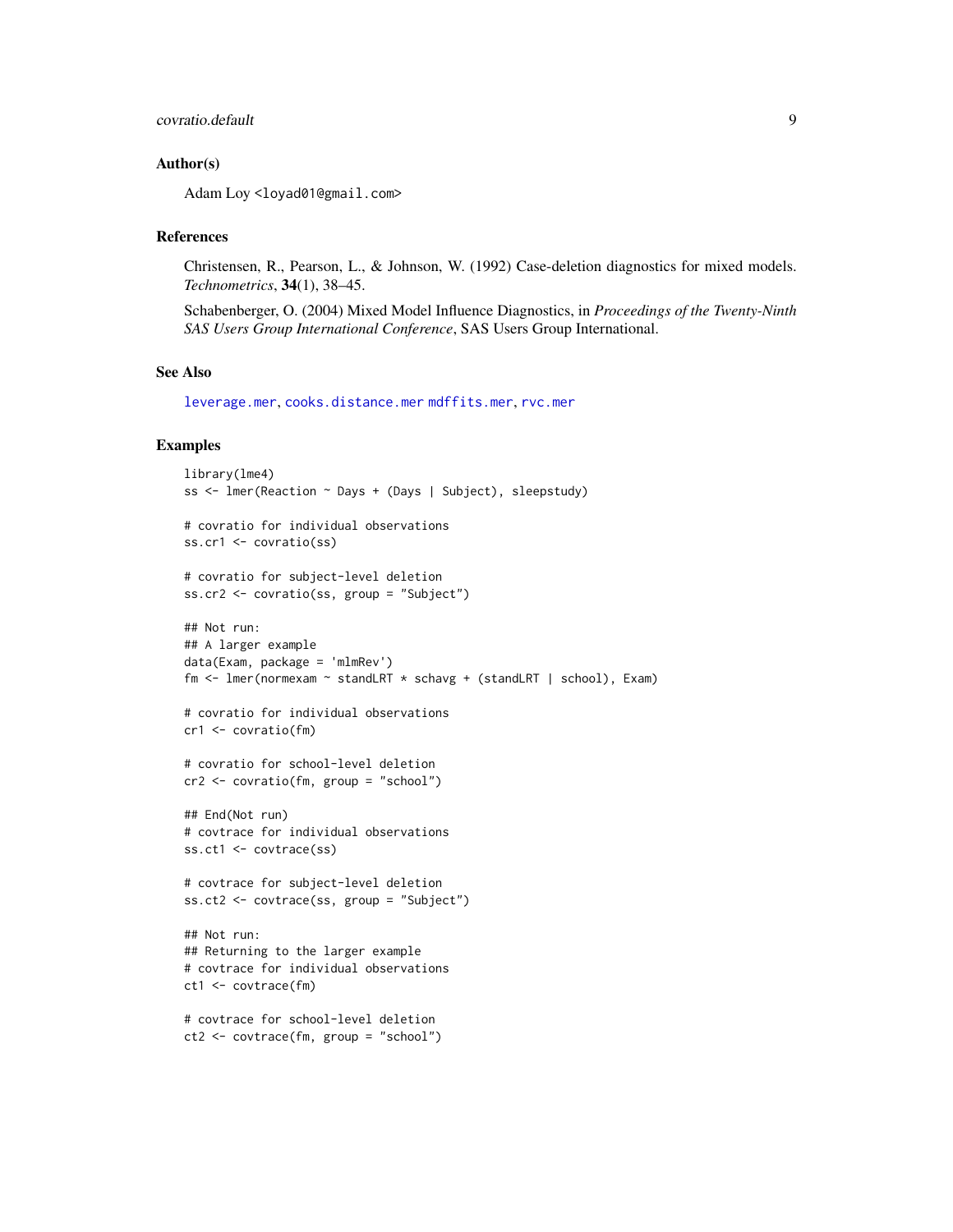<span id="page-9-0"></span>## End(Not run)

diagnostics *Calculating influence diagnostics for HLMs.*

#### Description

This group of functions is used to compute deletion diagnostics for a hierarchical linear model based on the building blocks returned by case\_delete.

## Usage

```
diagnostics(object)
## S3 method for class 'case_delete'
cooks.distance(model, ...)
## S3 method for class 'case_delete'
mdffits(object, ...)
## S3 method for class 'case_delete'
covtrace(object, ...)
## S3 method for class 'case_delete'
covratio(object, ...)
## S3 method for class 'case_delete'
rvc(object, ...)
```
## Arguments

| object   | an object containing the output returned by case_delete()                                                               |
|----------|-------------------------------------------------------------------------------------------------------------------------|
| model    | an object containing the output returned by case_delete(). This is only named<br>differently to agree with the generic. |
| $\cdots$ | do not use                                                                                                              |

## Details

The primary function is diagnostics which returns either a list or data frame of influence measures depending on whether type = "both" (list) or if only one aspect of the model is selected (data.frame). If type = "both", then a list with Cook's distance, MDFFITS, COVTRACE, and COVRATIO are returned for the fixed effects and relative variance change (RVC) is returned for the variance components.

The methods cooks.distance, mdffits, covtrace, covratio, and rvc can be used for direct computation of the corresponding diagnostic quantities from an object of class case\_delete.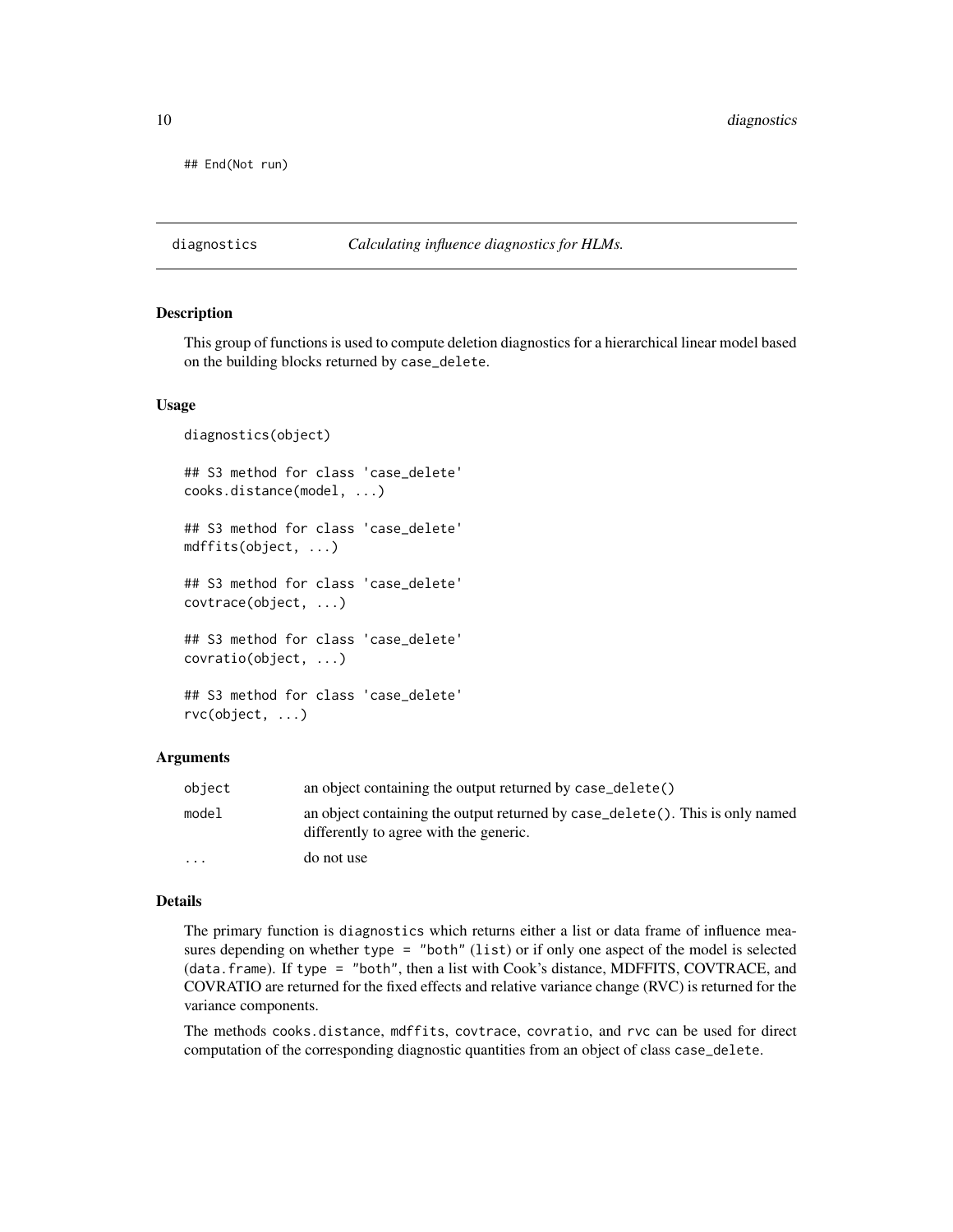## <span id="page-10-0"></span>dotplot\_diag 11

## **Note**

The results provided by this function will give exact values of the diagnostics; however, these are computationally very slow. Approximate versions of cooks.distance, mdffits, covtrace, covratio are implemented in HLMdiag, and can be called directly on the mer object.

#### Author(s)

Adam Loy <loyad01@gmail.com>

#### References

Christensen, R., Pearson, L.M., and Johnson, W. (1992) "Case-Deletion Diagnostics for Mixed Models, *Technometrics*, 34, 38 – 45.

Dillane, D. (2005), Deletion Diagnostics for the Linear Mixed Model," Ph.D. thesis, Trinity College Dublin.

Schabenberger, O. (2004) Mixed Model Influence Diagnostics, in *Proceedings of the Twenty-Ninth SAS Users Group International Conference*, SAS Users Group International.

## See Also

[leverage.mer](#page-16-1), [cooks.distance.mer](#page-19-1), [mdffits.mer](#page-19-1), [covratio.mer](#page-6-1), [covtrace.mer](#page-6-1)

#### Examples

```
library(lme4)
fm <- lmer(Reaction ~ Days + (Days | Subject), sleepstudy)
# Subject level deletion and diagnostics
subject.del <- case_delete(model = fm, group = "Subject", type = "both")
subject.diag <- diagnostics(subject.del)
```
<span id="page-10-1"></span>

dotplot\_diag *Dot plots for influence diagnostics*

#### Description

This is a function that can be used to create (modified) dotplots for the diagnostic measures. The plot allows the user to understand the distribution of the diagnostic measure and visually identify unusual cases.

#### Usage

```
dotplot_diag(x, index, data, cutoff, name = c("cooks.distance", "mdffits",
  "covratio", "covtrace", "rvc", "leverage"), modify = FALSE, ...)
```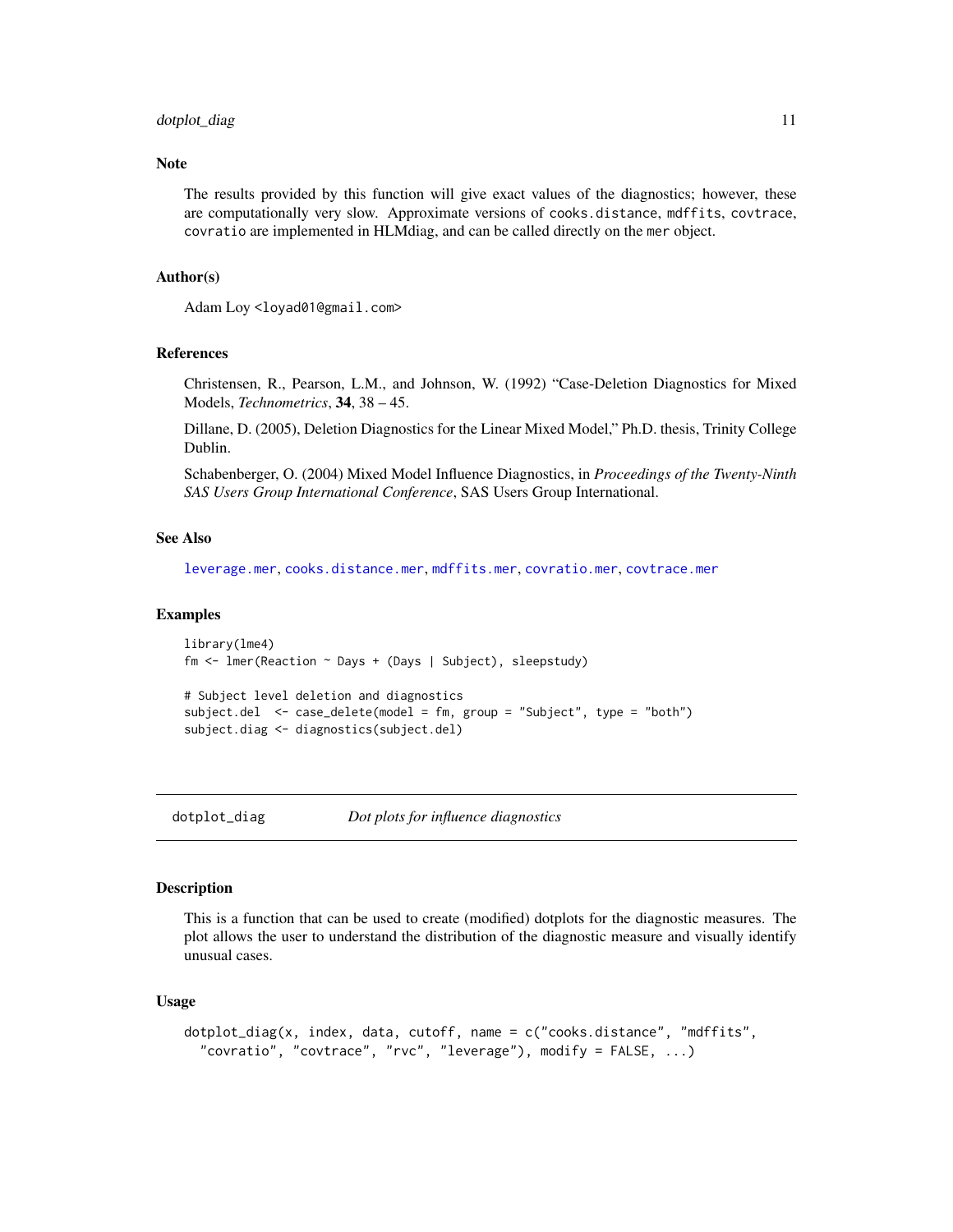## **Arguments**

| $\mathsf{x}$ | values of the diagnostic of interest                                                                                                                                                                                       |
|--------------|----------------------------------------------------------------------------------------------------------------------------------------------------------------------------------------------------------------------------|
| index        | index $(IDs)$ of x values                                                                                                                                                                                                  |
| data         | data frame to use (optional)                                                                                                                                                                                               |
| cutoff       | value(s) specifying the boundary for unusual values of the diagnostic. The cut-<br>off(s) can either be supplied by the user, or automatically calculated using mea-<br>sures of internal scaling if cutoff $=$ "internal" |
| name         | what diagnostic is being plotted (one of "cooks.distance", "mdffits", "covratio",<br>"covtrace", "rvc", or "leverage"). this is used for the calculation of "inter-<br>nal" cutoffs                                        |
| modify       | specifies the geom to be used to produce a space-saving modification: either<br>"dotplot" or "boxplot"                                                                                                                     |
| $\ddotsc$    | other arguments to be passed to qplot()                                                                                                                                                                                    |

## Note

The resulting plot uses coord\_flip to rotate the plot, so when adding customized axis labels you will need to flip the usage of xlab and ylab.

## Author(s)

Adam Loy <loyad01@gmail.com>

## Examples

```
library(lme4)
fm <- lmer(Reaction ~ Days + (Days | Subject), sleepstudy)
# Subject level deletion and diagnostics
subject.del <- case_delete(model = fm, group = "Subject", type = "both")
subject.diag <- diagnostics(subject.del)
dotplot_diag(x = COOKSD, index = IDS, data = subject.diag[["fixef_diag"]],
            name = "cooks.distance", modify = FALSE,
            xlab = "Subject", ylab = "Cook's Distance")
dotplot_diag(x = sigma2, index = IDS, data = subject.diag[["varcomp_diag"]],
             name = "rvc", modify = "dotplot", cutoff = "internal",
             xlab = "Subject", ylab = "Relative Variance Change")
dotplot_diag(x = sigma2, index = IDS, data = subject.diag[["varcomp_diag"]],
             name = "rvc", modify = "boxplot", cutoff = "internal",
             xlab = "Subject", ylab = "Relative Variance Change")
```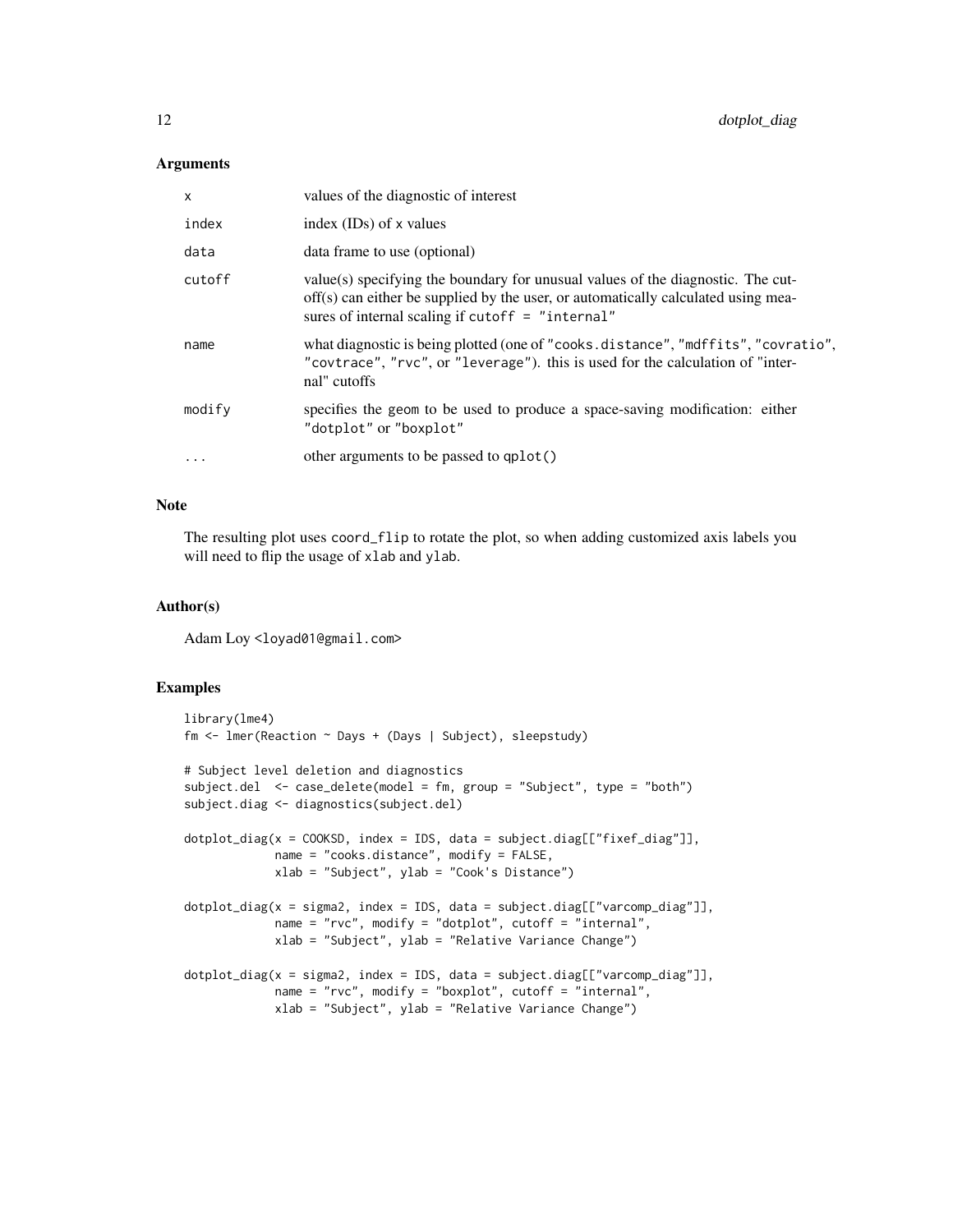## <span id="page-12-2"></span><span id="page-12-0"></span>Description

This function will construct a normal Q-Q plot within the ggplot2 framework. It combines the functionality of qqnorm and qqline.

#### Usage

```
ggplot_qqnorm(x, line = NULL, ...)
```
## Arguments

| $\mathsf{X}$ | a numeric vector                                                                                                                                                                                                                                                                                                                            |
|--------------|---------------------------------------------------------------------------------------------------------------------------------------------------------------------------------------------------------------------------------------------------------------------------------------------------------------------------------------------|
| line         | the method used to fit a reference line. If no reference line is desired, leave the<br>value as NULL. line = "rlm" will use robust regression to fit a reference line.<br>line = "quantile" will fit a line through the first and third quartiles. These<br>options are the same as those given for the qqP1ot function in the car package. |
| .            | other arguments to be passed to qplot()                                                                                                                                                                                                                                                                                                     |

## Author(s)

Adam Loy <loyad01@gmail.com>

## See Also

[qqnorm](#page-0-0), [qqline](#page-0-0)

<span id="page-12-1"></span>group\_qqnorm *Overlaying normal Q-Q plots*

## **Description**

This function will overlay multiple normal Q-Q plots on the same plot. This will be particulary useful when comparing the distribution between groups. In this situation, significantly different slopes would indicate the normal distributions for the groups do not share a common standard deviation.

## Usage

```
group_qqnorm(x, group, line = NULL, alpha_point = 1, alpha_line = 1, ...)
```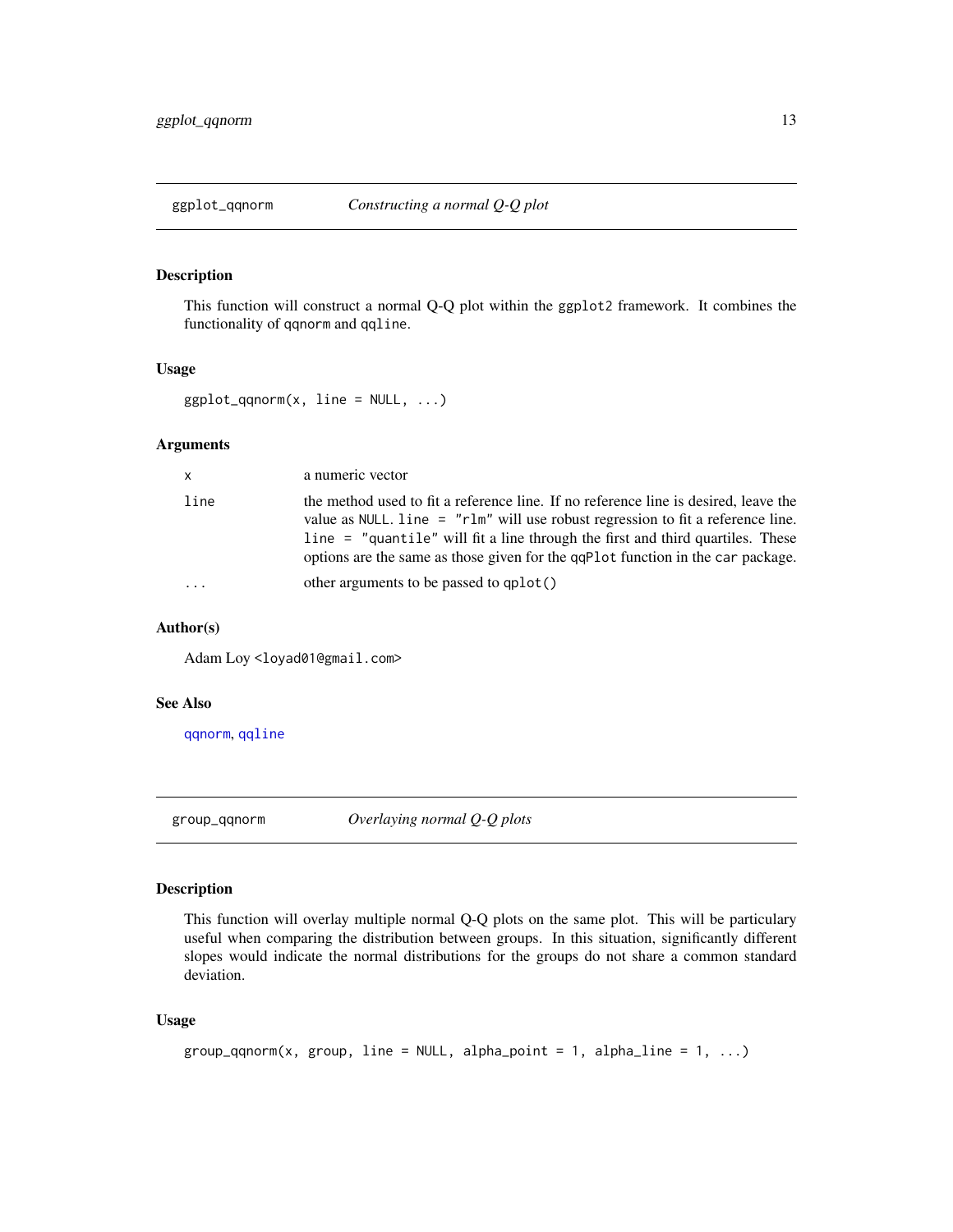#### <span id="page-13-0"></span>**Arguments**

| X           | a numeric vector from which quantiles will be calculated                                                                                                                                                                                              |
|-------------|-------------------------------------------------------------------------------------------------------------------------------------------------------------------------------------------------------------------------------------------------------|
| group       | a vector indicating group membership for each value in x.                                                                                                                                                                                             |
| line        | the method used to fit reference lines. If no reference lines are desired, leave the<br>value as NULL. line $=$ "rlm" will use robust regression to fit reference lines.<br>$line = "quantile"$ will fit lines through the first and third quartiles. |
| alpha_point | alpha value specified for the points                                                                                                                                                                                                                  |
| alpha_line  | alpha value specified for the lines                                                                                                                                                                                                                   |
| $\ddots$ .  | other arguments to be passed to ggplot                                                                                                                                                                                                                |

## Author(s)

Adam Loy <loyad01@gmail.com>

## References

Hilden-Minton, J. A. (1995) Mulilevel Diagnostics for Mixed and Hierarchical Linear Models, Ph.D. thesis, University of California Los Angeles.

HLMdiag *Diagnostic tools for hierarchical (multilevel) linear models*

#### Description

HLMdiag provides a suite of diagnostic tools for hierarchical (multilevel) linear models fit using [lmer](#page-0-0) or [lme](#page-0-0). These tools are grouped below by purpose. See the help documentation for additional information about each function.

#### Details

#### Residual analysis

HLMdiag's [HLMresid](#page-14-1) function provides a convenient wrapper to obtain residuals at each level of a hierarchical linear model. In addition to being a wrapper function for functions implemented in the lme4 package, HLMresid provides access to the marginal and least squares residuals (through [LSresids](#page-18-1)) that were not previously implemented.

## Influence analysis

Influence on fitted values

HLMdiag provides [leverage](#page-16-1) that calculates the influence that observations/groups have on the fitted values (leverage). For mixed/hierarchical models leverage can be decomposed into two parts: the fixed part and the random part. We refer the user to the references cited in the help documentation for additional explanation.

Influence on fixed effects estimates

HLMdiag provides [cooks.distance](#page-19-1) and [mdffits](#page-19-1) to assess the influence of subsets of observations on the fixed effects.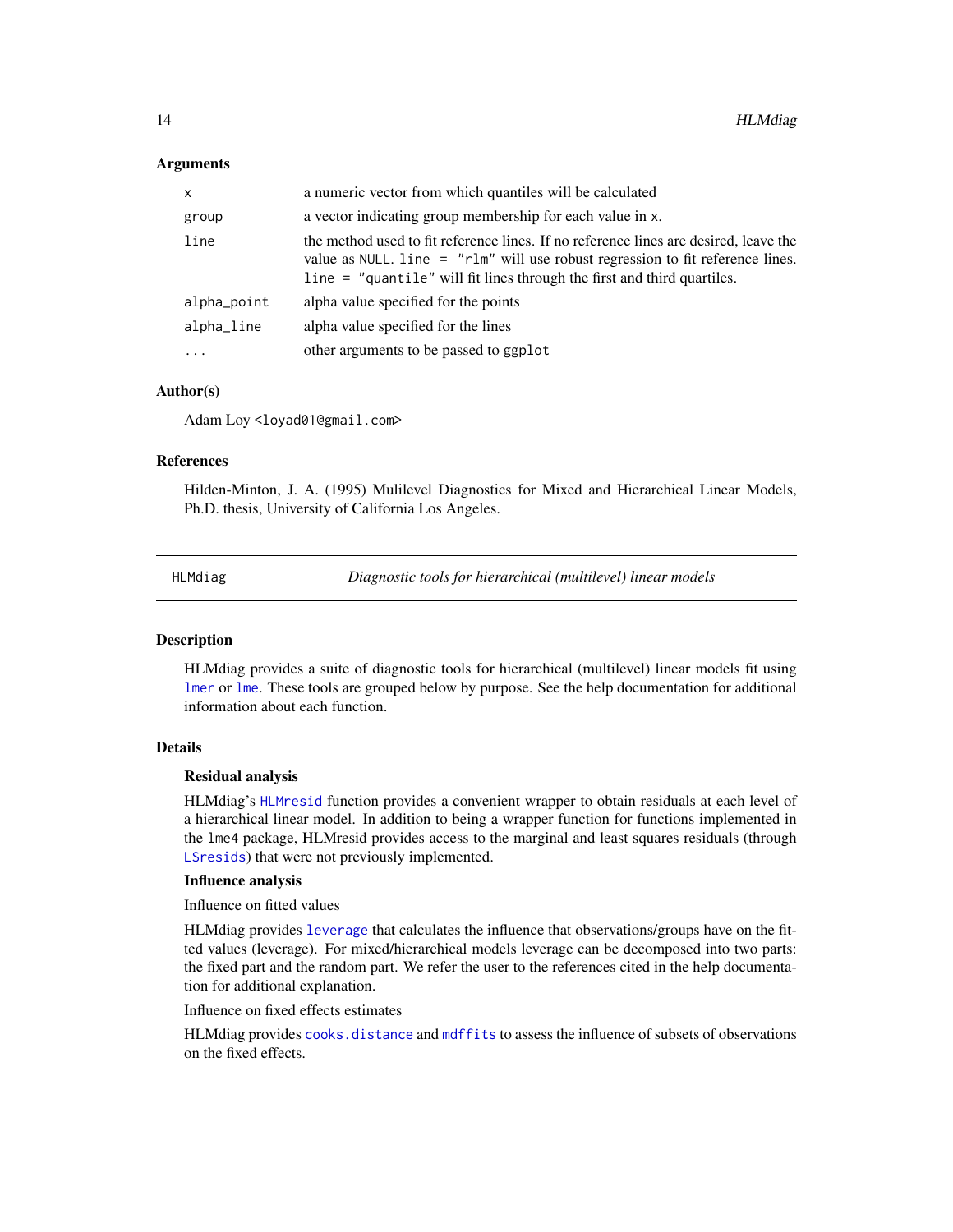<span id="page-14-0"></span>Influence on precision of fixed effects

HLMdiag provides [covratio](#page-6-1) and [covtrace](#page-6-1) to assess the influence of subsets of observations on the precision of the fixed effects.

Influence on variance components

HLMdiag's [rvc](#page-23-1) calculates the relative variance change to assess the influence of subsets of observations on the variance components.

## **Graphics**

HLMdiag also strives to make graphical assessment easier in the ggplot2 framework by providing dotplots for influence diagnostics ([dotplot\\_diag](#page-10-1)), grouped Q-Q plots ([group\\_qqnorm](#page-12-1)), and Q-Q plots that combine the functionality of [qqnorm](#page-0-0) and [qqline](#page-0-0) ([ggplot\\_qqnorm](#page-12-2)).

HLMresid.default *Calculating residuals from HLMs*

## <span id="page-14-1"></span>Description

HLMresid is a function that extracts residuals from a hierarchical linear model fit using lmer. That is, it is a unified framework that extracts/calculates residuals from mer or lmerMod objects.

#### Usage

```
## Default S3 method:
HLMresid(object, ...)
## S3 method for class 'mer'
HLMresid(object, level, type = "EB", sim = NULL,
  standardize = FALSE, ...)
## S3 method for class 'lmerMod'
HLMresid(object, level, type = "EB", sim = NULL,
```
standardize = FALSE, ...)

#### **Arguments**

| object      | an object of class mer or lmerMod.                                                                                                                                                                                                                                                                                         |  |
|-------------|----------------------------------------------------------------------------------------------------------------------------------------------------------------------------------------------------------------------------------------------------------------------------------------------------------------------------|--|
| $\ddots$    | do not use                                                                                                                                                                                                                                                                                                                 |  |
| level       | which residuals should be extracted: 1 for within-group (case-level) residu-<br>als, the name of a grouping factor (as defined in flist of the mer object) for<br>between-group residuals, or marginal.                                                                                                                    |  |
| type        | how are the residuals predicted: either "EB" or "LS" (the default is "EB").                                                                                                                                                                                                                                                |  |
| sim         | optional argument giving the data frame used for LS residuals. This is used<br>mainly for dealing with simulations.                                                                                                                                                                                                        |  |
| standardize | if standardize = TRUE the standardized residuals will be returned; if standardize = "semi"<br>then the semi-standardized level-1 residuals will be returned. Note that for<br>higher-level residuals of type = $"LS"$ , standardize = TRUE does not result in<br>standardized residuals as they have not been implemented. |  |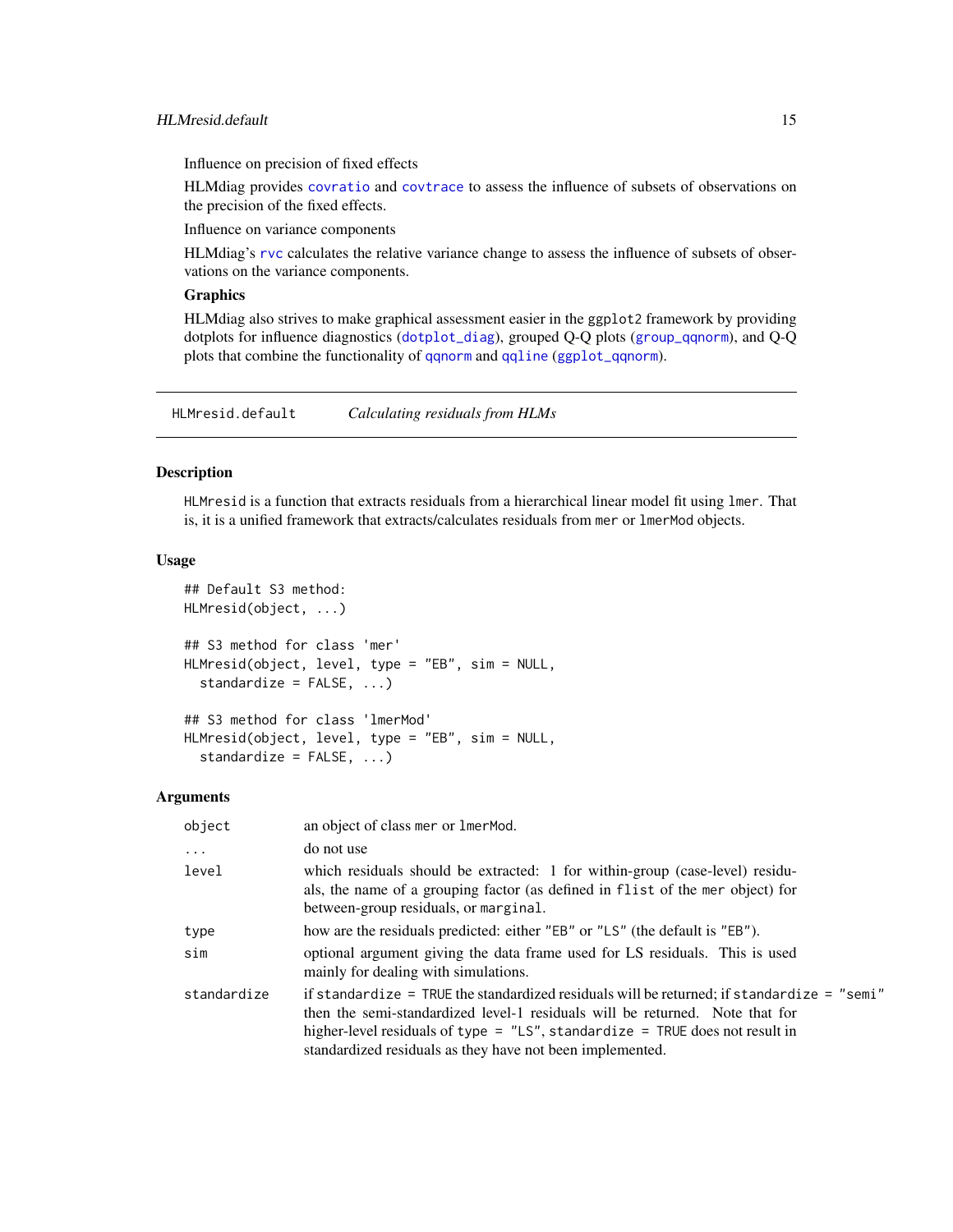## Details

This function extracts residuals from the model, and can extract residuals estimated using least squares (LS) or Empirical Bayes (EB). This unified framework enables the analyst to more easily conduct an upward residual analysis during model exploration/checking.

The HLMresid function provides a wrapper that will extract residuals from a fitted mer or lmerMod object. The function provides access to residual quantities already made available by the functions resid and ranef, but adds additional functionality. Below is a list of types of residuals that can be extracted.

- raw level-1 residuals These are equivalent to the residuals extracted by resid if level  $= 1$ , type = "EB", and standardize = FALSE is specified. You can also specify type = "LS" for LS residuals that are not equivalent to those from resid.
- standardized level-1 residuals Specify level  $= 1$ , and standardize  $=$  TRUE. This works with both type =  $"EB"$  or  $"LS".$
- semi-standardized level-1 residuals Specify level  $= 1$ , type  $=$  "LS" and standardize  $=$  "semi".
- raw group level residuals These are equivalent to extracting the predicted random effects for a given group using ranef. Set level to a grouping factor name and type = "EB". type = "LS" can also be specified, though this is less common.
- standardized group level residuals Set level to a grouping factor name, type = "EB", and standardized = TRUE. This will not produce standardized residuals for type = "LS".
- **marginal residuals** The marginal residuals can be obtained by setting level = "marginal". Only type = "EB" is implemented.
- cholesky residuals These are essentially standardized marginal residuals. To obtain cholesky residuals set level = "marginal", type = "EB", and standardize = TRUE.

Note that standardize = "semi" is only implemented for level-1 LS residuals.

#### Author(s)

Adam Loy <loyad01@gmail.com>

#### References

Hilden-Minton, J. (1995) Multilevel diagnostics for mixed and hierarchical linear models. University of California Los Angeles.

Houseman, E. A., Ryan, L. M., & Coull, B. A. (2004) Cholesky Residuals for Assessing Normal Errors in a Linear Model With Correlated Outcomes. *Journal of the American Statistical Association*, 99(466), 383–394.

#### See Also

[LSresids](#page-18-1), [resid](#page-0-0), [ranef](#page-0-0)

<span id="page-15-0"></span>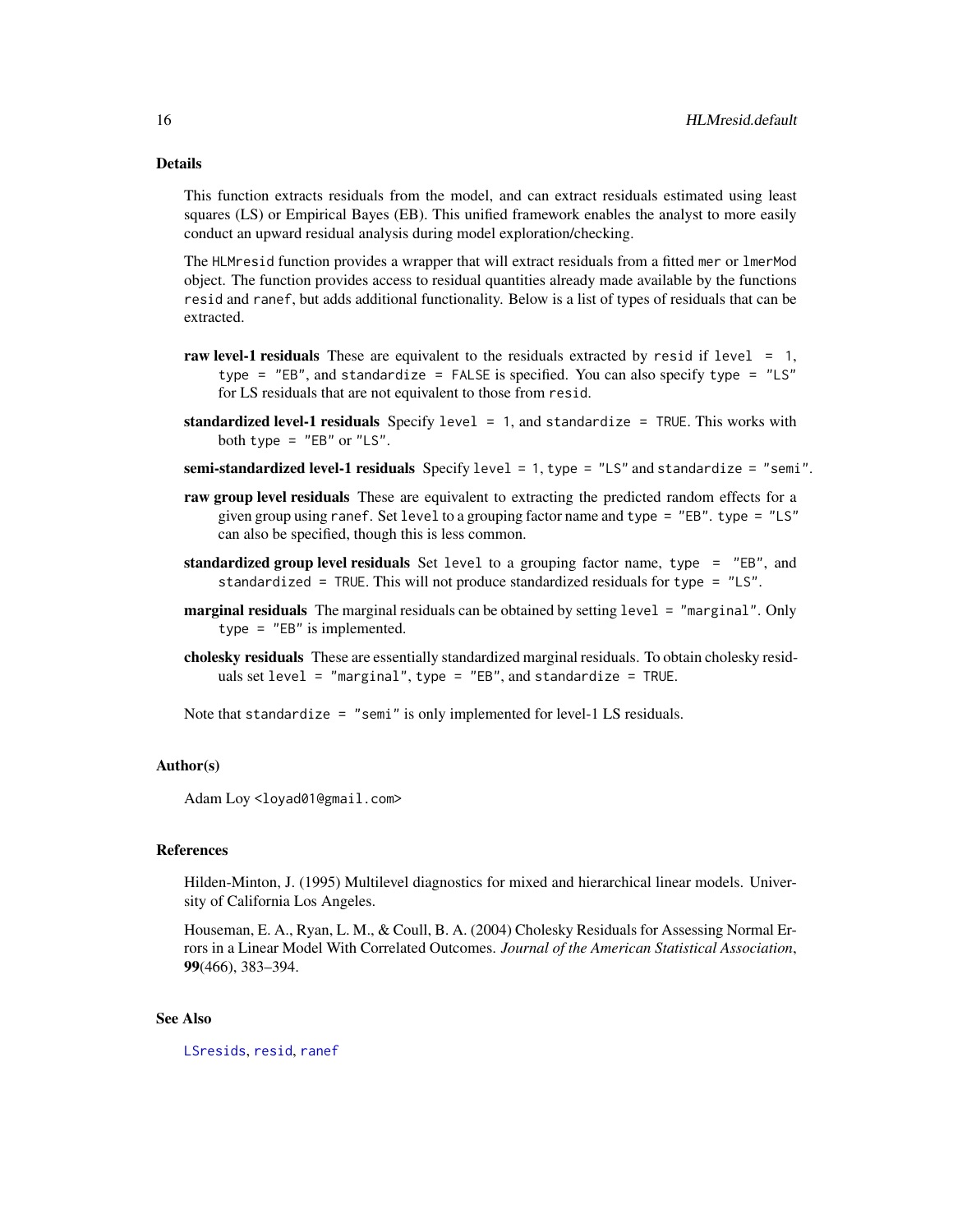## <span id="page-16-0"></span>leverage.default 17

#### Examples

```
library(lme4)
fm1 <- lmer(Reaction ~ Days + (Days|Subject), sleepstudy)
# level-1 residuals
all.equal(HLMresid(object = fm1, level = 1, type = "EB"), resid(fm1)) ## EB
r1LS \le HLMresid(object = fm1, level = 1, type = "LS") ## raw LS resids
head(r1LS)
r1LS.std <- HLMresid(object = fm1, level = 1, type = "LS", standardize = TRUE) ## std. LS resids
head(r1LS.std)
# level-2 residuals
all.equal(r2EB <- HLMresid(object = fm1, level = "Subject", type = "EB"), ranef(fm1)[["Subject"]])
r2EB.std <- HLMresid(object = fm1, level = "Subject", type = "EB", standardize = TRUE)
head(r2EB)
head(r2EB.std)
# marginal residuals
mr <- HLMresid(object = fm1, level = "marginal")
cholr <- HLMresid(object = fm1, level = "marginal", standardize = TRUE) # Cholesky residuals
```
leverage.default *Leverage for HLMs*

## <span id="page-16-1"></span>Description

This function calculates the leverage of a hierarchical linear model fit by lmer.

## Usage

```
## Default S3 method:
leverage(object, ...)
## S3 method for class 'mer'
leverage(object, level, ...)
## S3 method for class 'lmerMod'
leverage(object, level, ...)
## S3 method for class 'lme'
leverage(object, level, ...)
```
## Arguments

| object                  | fitted object of class mer of 1merMod |
|-------------------------|---------------------------------------|
| $\cdot$ $\cdot$ $\cdot$ | do not use                            |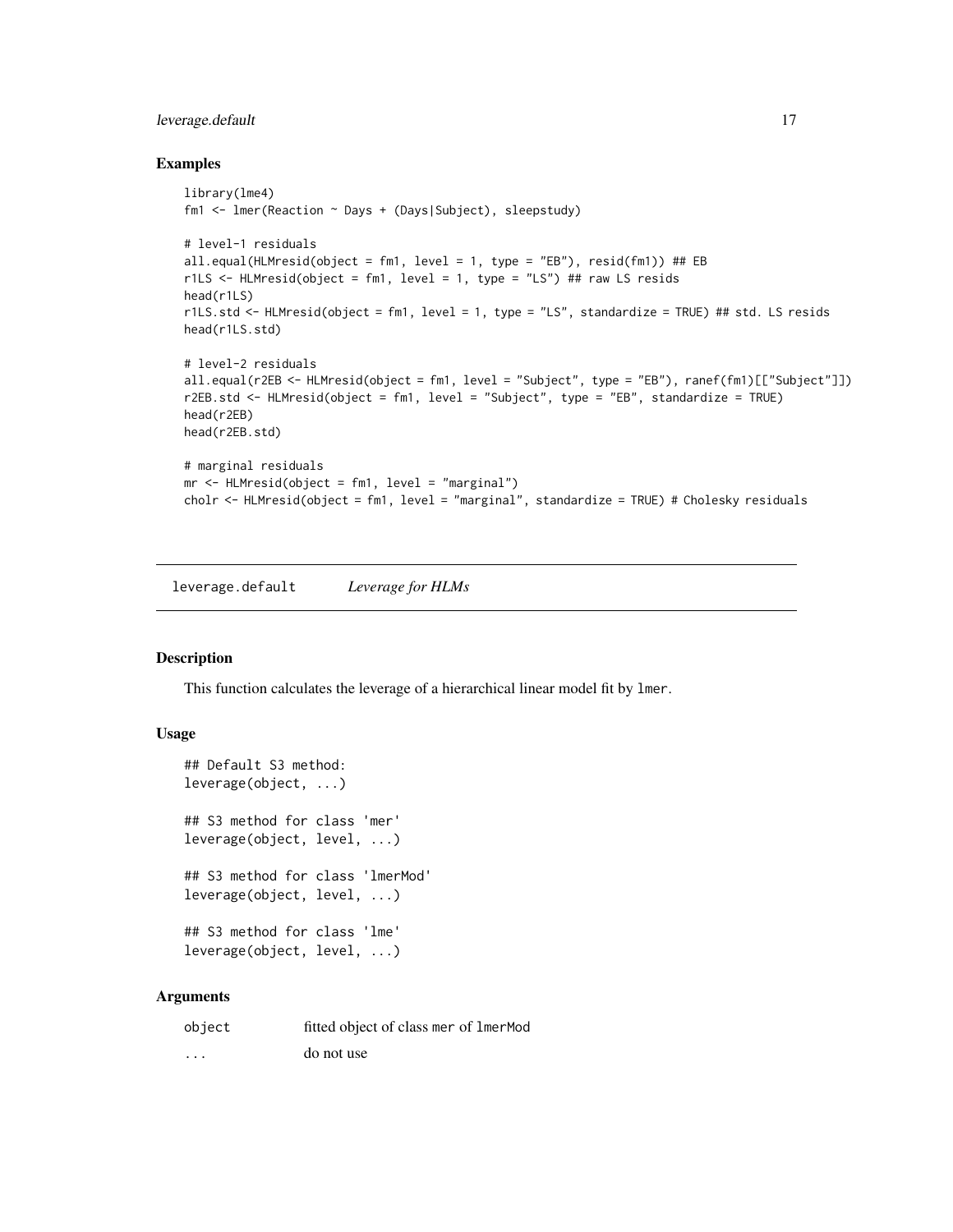<span id="page-17-0"></span>level the level at which the leverage should be calculated: either 1 for observation level leverage or the name of the grouping factor (as defined in flist of the mer object) for group level leverage. leverage assumes that the grouping factors are unique; thus, if IDs are repeated within each unit, unique IDs must be generated by the user prior to use of leverage.

#### Details

Demidenko and Stukel (2005) describe leverage for mixed (hierarchical) linear models as being the sum of two components, a leverage associated with the fixed  $(H_1)$  and a leverage associated with the random effects  $(H_2)$  where

$$
H_1 = X(X'V^{-1}X)^{-1}X'V^{-1}
$$

and

$$
H_2 = ZDZ'V^{-1}(I - H_1)
$$

Nobre and Singer (2011) propose using

$$
H_2^*=ZDZ^{\prime}
$$

as the random effects leverage as it does not rely on the fixed effects.

For individual observations leverage uses the diagonal elements of the above matrices as the measure of leverage. For higher-level units, leverage uses the mean trace of the above matrices associated with each higher-level unit.

#### Value

leverage returns a data frame with the following columns:

- overall The overall leverage, i.e.  $H = H_1 + H_2$ .
- fixef The leverage corresponding to the fixed effects.
- ranef The leverage corresponding to the random effects proposed by Demidenko and Stukel (2005).
- ranef.uc The (unconfounded) leverage corresponding to the random effects proposed by Nobre and Singer (2011).

## Author(s)

Adam Loy <loyad01@gmail.com>

#### References

Demidenko, E., & Stukel, T. A. (2005) Influence analysis for linear mixed-effects models. *Statistics in Medicine*, 24(6), 893–909.

Nobre, J. S., & Singer, J. M. (2011) Leverage analysis for linear mixed models. *Journal of Applied Statistics*, 38(5), 1063–1072.

#### See Also

[cooks.distance.mer](#page-19-1), [mdffits.mer](#page-19-1), [covratio.mer](#page-6-1), [covtrace.mer](#page-6-1), [rvc.mer](#page-23-1)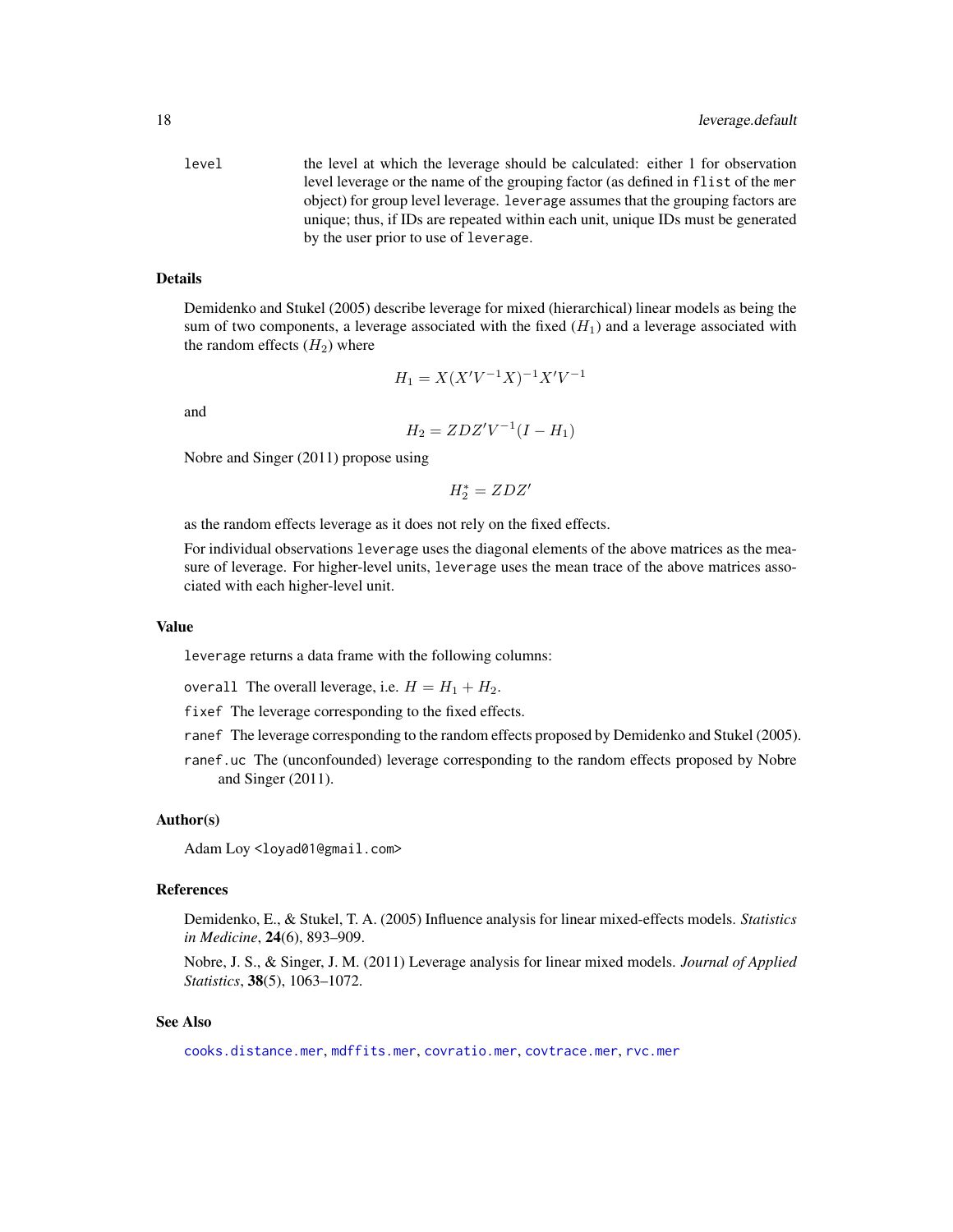## <span id="page-18-0"></span>LSresids.default 19

## Examples

```
library(lme4)
fm <- lmer(Reaction ~ Days + (Days | Subject), sleepstudy)
# Observation level leverage
lev1 \leftarrow leverage(fm, level = 1)head(lev1)
# Group level leverage
lev2 <- leverage(fm, level = "Subject")
head(lev2)
```
LSresids.default *Calculating least squares residuals*

## <span id="page-18-1"></span>Description

This function calculates least squares (LS) residuals found by fitting separate LS regression models to each case. For examples see the documentation for HLMresid.

## Usage

```
## Default S3 method:
LSresids(object, ...)
## S3 method for class 'mer'
LSresids(object, level, sim = NULL, standardize = FALSE, ...)
## S3 method for class 'lmerMod'
LSresids(object, level, sim = NULL, standardize = FALSE,
  ...)
```
## Arguments

| object      | an object of class mer or lmerMod.                                                                                                                                          |
|-------------|-----------------------------------------------------------------------------------------------------------------------------------------------------------------------------|
| .           | do not use                                                                                                                                                                  |
| level       | which residuals should be extracted: 1 for case-level residuals or the name of<br>a grouping factor (as defined in flist of the mer object) for between-group<br>residuals. |
| sim         | optional argument giving the data frame used for LS residuals. This is used<br>mainly when dealing with simulations.                                                        |
| standardize | if TRUE the standardized level-1 residuals will also be returned (if $level = 1$ );<br>if "semi" then the semi-standardized level-1 residuals will be returned.             |

## Author(s)

Adam Loy <loyad01@gmail.com>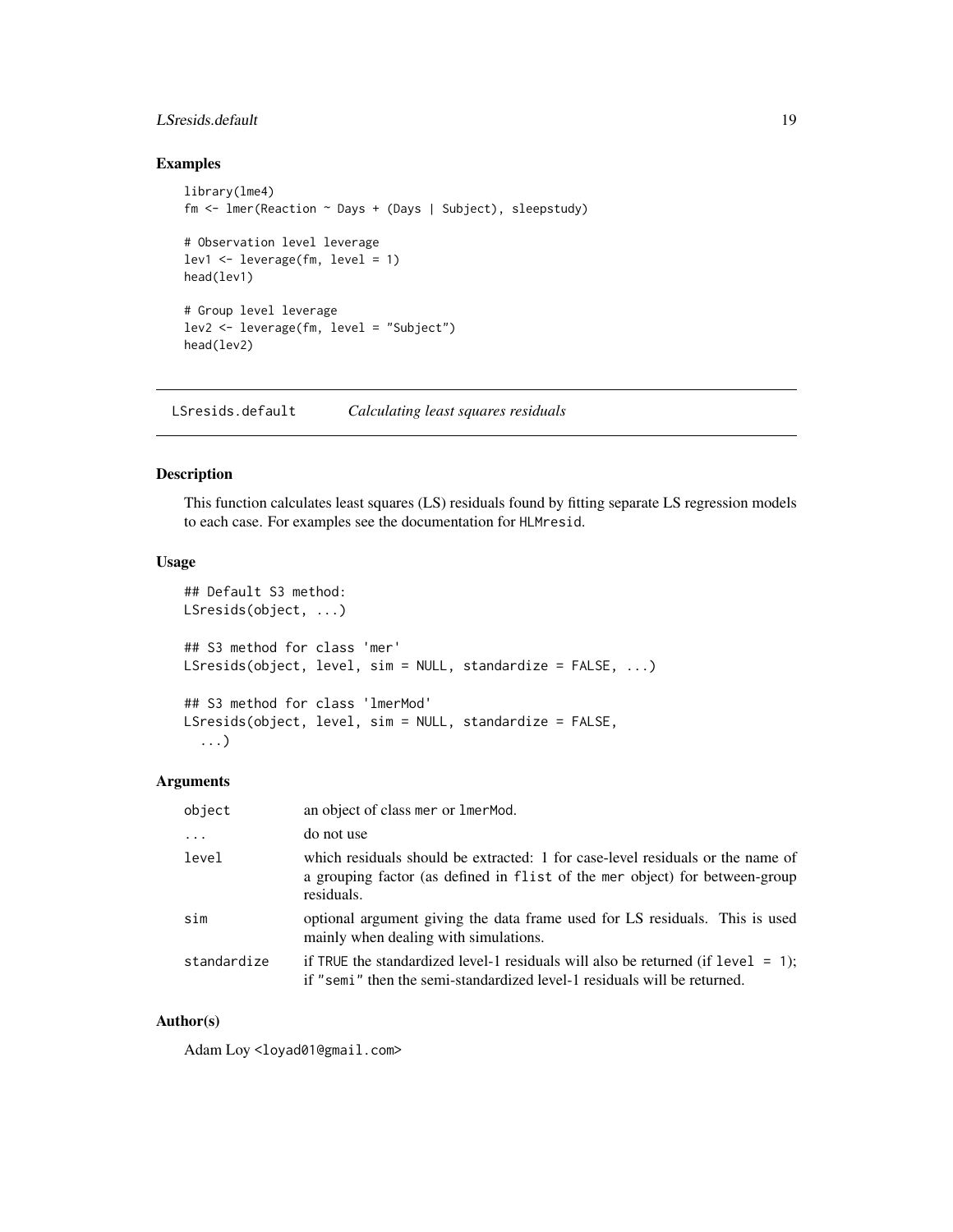#### <span id="page-19-0"></span>References

Hilden-Minton, J. (1995) Multilevel diagnostics for mixed and hierarchical linear models. University of California Los Angeles.

#### See Also

[HLMresid](#page-14-1)

mdffits.default *Influence on fixed effects of HLMs*

## <span id="page-19-1"></span>Description

These functions calculate measures of the change in the fixed effects estimates based on the deletetion of an observation, or group of observations, for a hierarchical linear model fit using lmer.

#### Usage

```
## Default S3 method:
mdffits(object, ...)
## S3 method for class 'mer'
cooks.distance(model, group = NULL, delete = NULL, ...)
## S3 method for class 'lmerMod'
cooks.distance(model, group = NULL, delete = NULL, ...)
## S3 method for class 'lme'
cooks.distance(model, group = NULL, delete = NULL, ...)
## S3 method for class 'mer'
mdffits(object, group = NULL, delete = NULL, ...)
## S3 method for class 'lmerMod'
mdffits(object, group = NULL, delete = NULL, ...)
## S3 method for class 'lme'
mdffits(object, group = NULL, delete = NULL, ...)
```
#### Arguments

| object   | fitted object of class mer or lmerMod                                                                                         |
|----------|-------------------------------------------------------------------------------------------------------------------------------|
| $\ddots$ | do not use                                                                                                                    |
| model    | fitted model of class mer or lmerMod                                                                                          |
| group    | variable used to define the group for which cases will be deleted. If group = NULL,<br>then individual cases will be deleted. |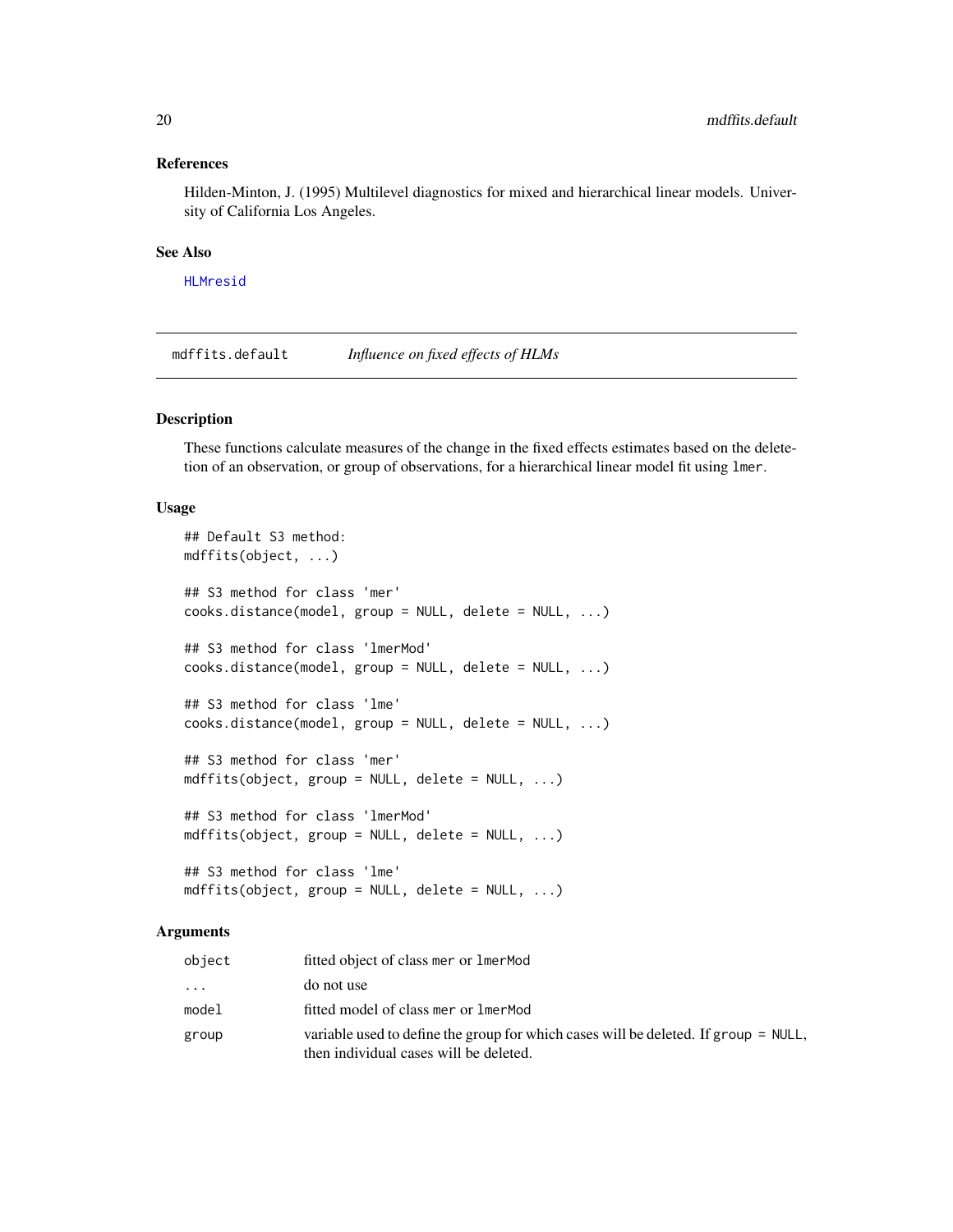<span id="page-20-0"></span>delete index of individual cases to be deleted. To delete specific observations the row number must be specified. To delete higher level units the group ID and group parameter must be specified. If delete = NULL then all cases are iteratively deleted.

## Details

Both Cook's distance and MDFFITS measure the change in the fixed effects estimates based on the deletion of a subset of observations. The key difference between the two diagnostics is that Cook's distance uses the covariance matrix for the fixed effects from the original model while MDFFITS uses the covariance matrix from the deleted model.

## Value

Both functions return a numeric vector (or single value if delete has been specified) with attribute beta\_cdd giving the difference between the full and deleted parameter estimates.

#### Note

Because MDFFITS requires the calculation of the covariance matrix for the fixed effects for every model, it will be slower.

#### Author(s)

Adam Loy <loyad01@gmail.com>

#### References

Christensen, R., Pearson, L., & Johnson, W. (1992) Case-deletion diagnostics for mixed models. *Technometrics*, 34, 38–45.

Schabenberger, O. (2004) Mixed Model Influence Diagnostics, in *Proceedings of the Twenty-Ninth SAS Users Group International Conference*, SAS Users Group International.

#### See Also

[leverage.mer](#page-16-1), [covratio.mer](#page-6-1), [covtrace.mer](#page-6-1), [rvc.mer](#page-23-1)

#### Examples

```
library(lme4)
data(sleepstudy, package = 'lme4')
ss <- lmer(Reaction ~ Days + (Days | Subject), sleepstudy)
# Cook's distance for individual observations
ss.cd.lev1 <- cooks.distance(ss)
# Cook's distance for each Subject
ss.cd.subject <- cooks.distance(ss, group = "Subject")
## Not run:
data(Exam, package = 'mlmRev')
```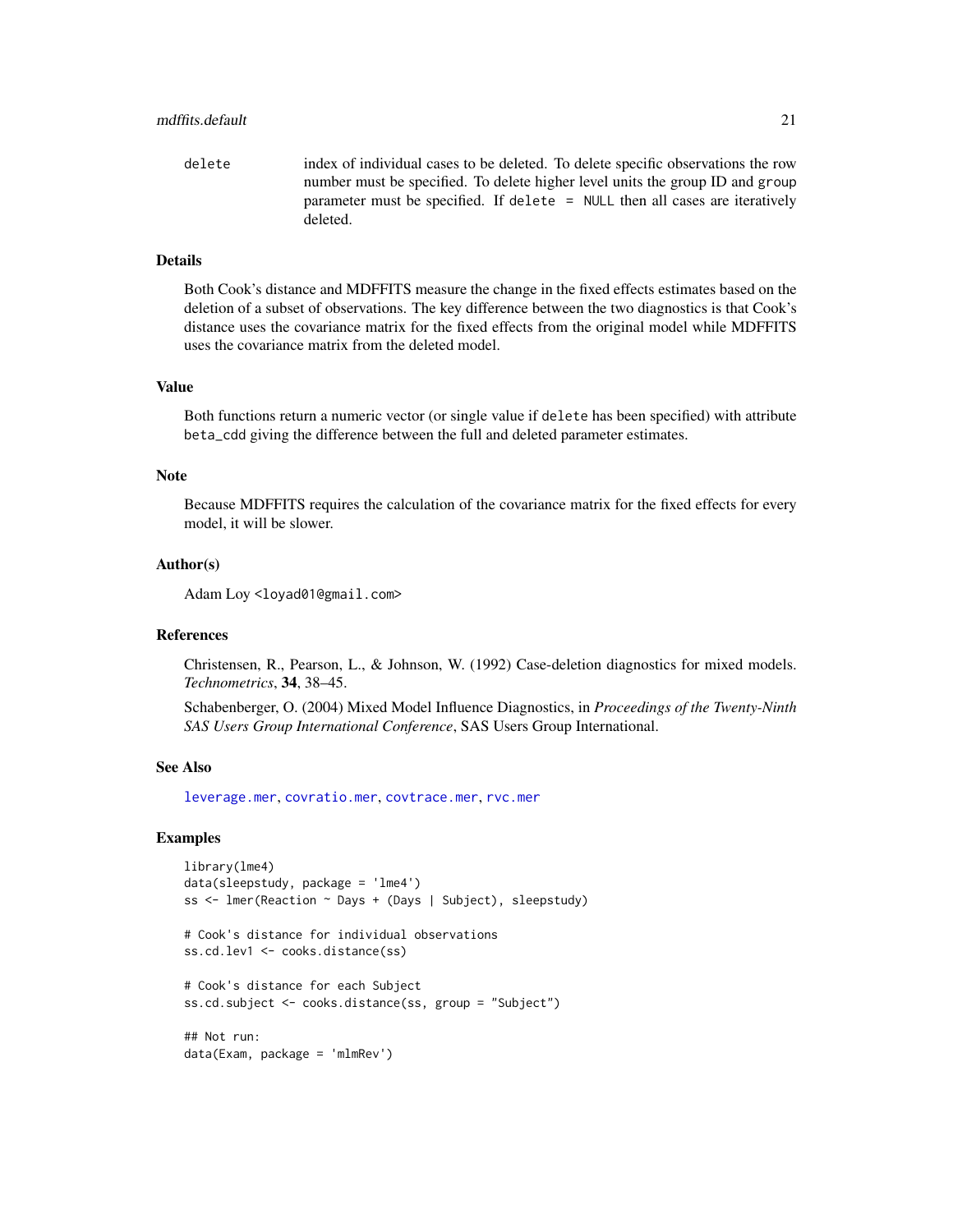```
fm <- lmer(normexam ~ standLRT * schavg + (standLRT | school), Exam)
# Cook's distance for individual observations
cd.lev1 <- cooks.distance(fm)
# Cook's distance for each school
cd.school <- cooks.distance(fm, group = "school")
# Cook's distance when school 1 is deleted
cd.school1 <- cooks.distance(fm, group = "school", delete = 1)
## End(Not run)
# MDFFITS for individual observations
ss.m1 <- mdffits(ss)
# MDFFITS for each Subject
ss.m.subject <- mdffits(ss, group = "Subject")
## Not run:
# MDFFITS for individual observations
m1 <- mdffits(fm)# MDFFITS for each school
m.school <- mdffits(fm, group = "school")
## End(Not run)
```
radon *Radon data*

#### Description

Radon measurements of 919 owner-occupied homes in 85 counties of Minnesota.

#### Usage

data(radon)

#### Format

A data frame with 919 observations on the following 5 variables:

log.radon Radon measurement (in log pCi/L, i.e., log picoCurie per liter)

**basement** Indicator for the level of the home at which the radon measurement was taken  $-0 =$ basement,  $1 =$  first floor.

uranium Average county-level soil uranium content.

county County ID.

county.name County name - a factor.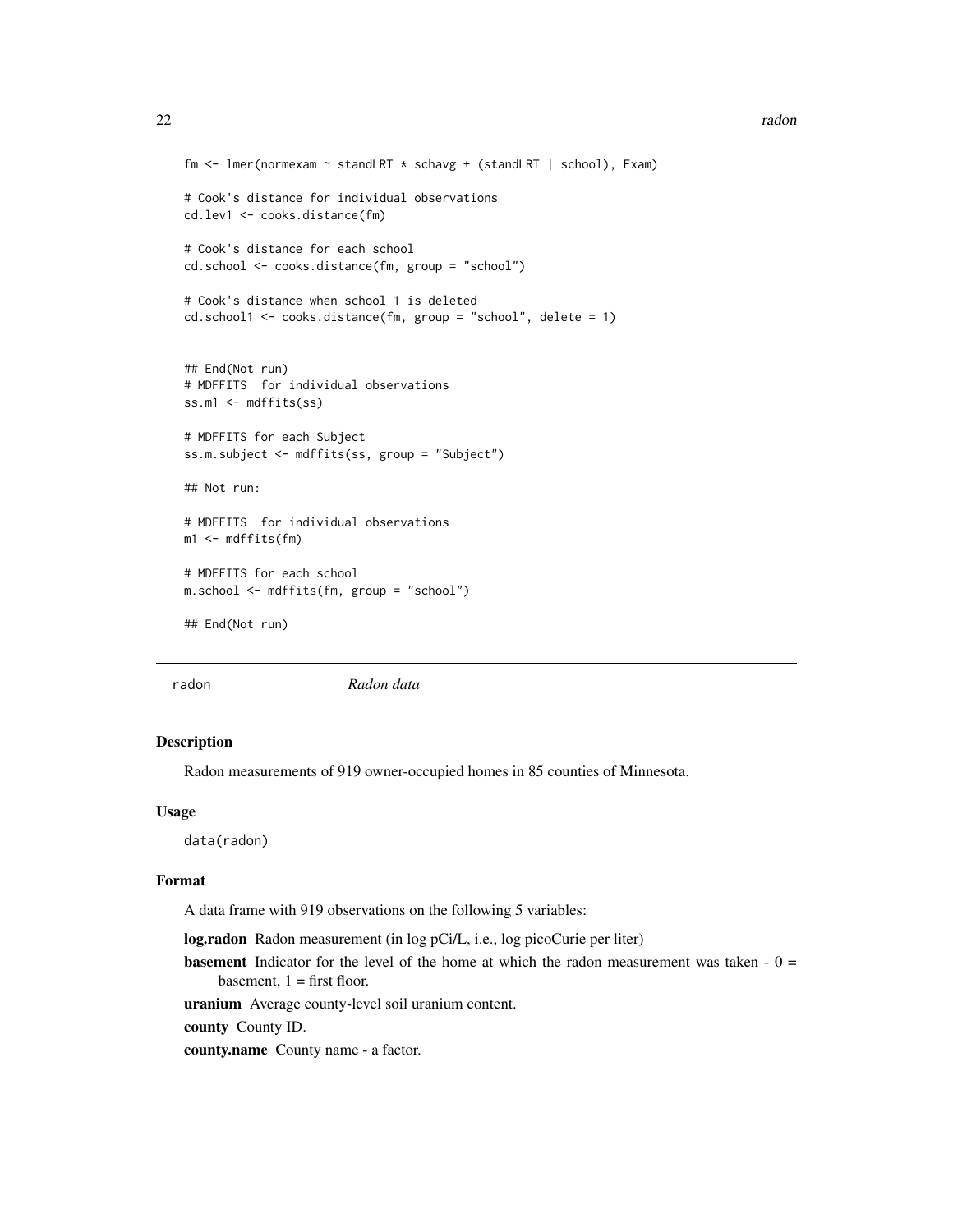#### <span id="page-22-0"></span>Source

<http://www.stat.columbia.edu/~gelman/arm/software/>

#### References

Price, P. N., Nero, A. V. and Gelman, A. (1996) Bayesian prediction of mean indoor radon concentrations for Minnesota counties. *Health Physics*. 71(6), 922–936.

Gelman, A. and Hill, J. (2007) *Data analysis using regression and multilevel/hierarchical models*. Cambridge University Press.

rotate\_ranef.default *Calculate s-dimensional rotated random effects*

#### Description

This function calculates reduced dimensional rotated random effects. The rotation reduces the influence of the residuals from other levels of the model so that distributional assessment of the resulting random effects is possible.

#### Usage

```
## Default S3 method:
rotate_ranef(.mod, ...)
## S3 method for class 'mer'
rotate\_rand(f.mod, L, s = NULL, varimax = FALSE, ...)## S3 method for class 'lmerMod'
rotate\_rand(f.mod, L, s = NULL, varimax = FALSE, ...)## S3 method for class 'lme'
rotate\_rand(f.mod, L, s = NULL, varimax = FALSE, ...)
```
## Arguments

| .mod                    | an object of class mer or lmerMod.                                                                  |
|-------------------------|-----------------------------------------------------------------------------------------------------|
| $\cdot$ $\cdot$ $\cdot$ | do not use                                                                                          |
| .L                      | a matrix defining which combination of random effects are of interest.                              |
| S                       | the dimension of the subspace of interest.                                                          |
| varimax.                | if . varimax $=$ TRUE than the raw varimax rotation will be applied to the result-<br>ing rotation. |

#### Author(s)

Adam Loy <loyad01@gmail.com>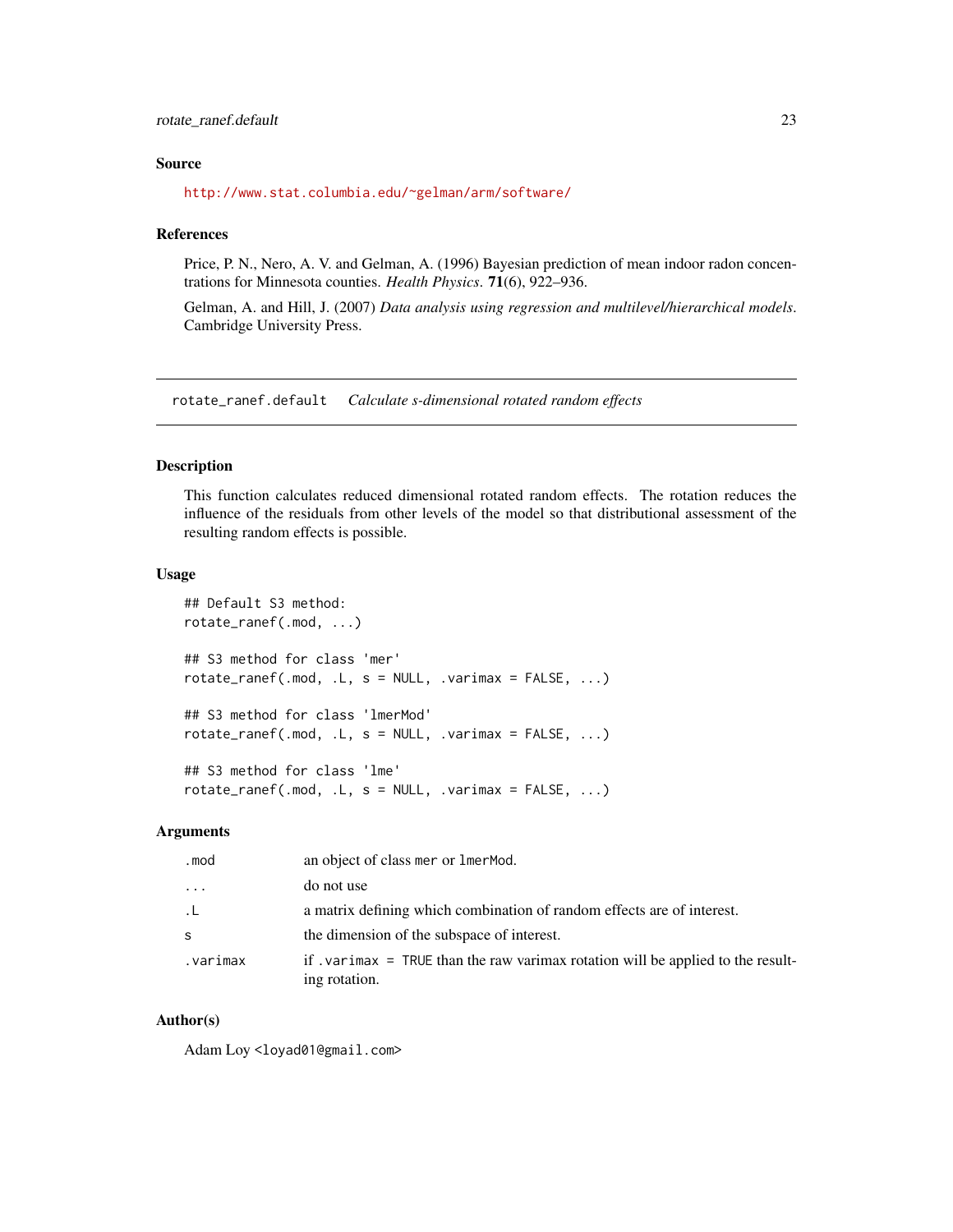#### References

Loy, A. & Hofmann, H. (in press). Are you Normal? The Problem of Confounded Residual Structures in Hierarchical Linear Models. *Journal of Computational and Graphical Statistics*.

#### Examples

```
library(lme4)
fm <- lmer(log.radon ~ basement + uranium + (basement | county), data = radon)
ngrps <- summary(fm)$ngrps
L.b0 <- kronecker(Diagonal(ngrps), c(1, 0))
L.b1 <- kronecker(Diagonal(ngrps), c(0, 1))
b0.rot \le rotate_ranef(.mod = fm, .L = L.b0, s = 65, .varimax = TRUE)
qqnorm(b0.rot)
b1.rot \le rotate_ranef(.mod = fm, .L = L.b1, s = 65, .varimax = TRUE)
qqnorm(b1.rot)
```
rvc.default *Relative variance change for HLMs*

## <span id="page-23-1"></span>Description

This function calculates the relative variance change (RVC) of hierarchical linear models fit via lmer.

#### Usage

```
## Default S3 method:
rvc(object, ...)
## S3 method for class 'mer'
rvc(object, group = NULL, delete = NULL, ...)## S3 method for class 'lmerMod'
rvc(object, group = NULL, delete = NULL, ...)## S3 method for class 'lme'
```
 $rvc(object, group = NULL, delete = NULL, ...)$ 

#### Arguments

| object   | fitted object of class mer or lmerMod                                                                                         |
|----------|-------------------------------------------------------------------------------------------------------------------------------|
| $\cdots$ | do not use                                                                                                                    |
| group    | variable used to define the group for which cases will be deleted. If group = NULL,<br>then individual cases will be deleted. |
|          |                                                                                                                               |

<span id="page-23-0"></span>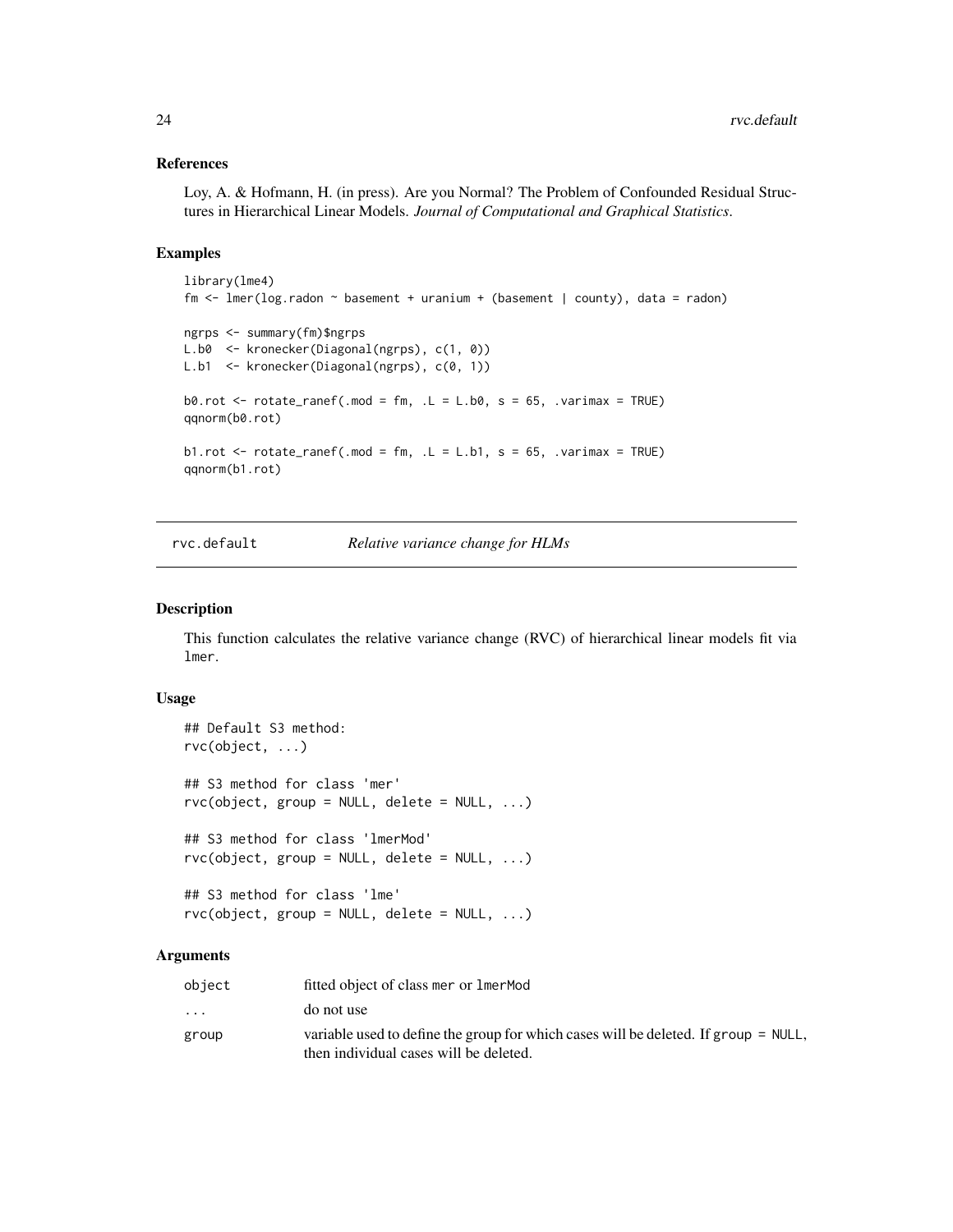## <span id="page-24-0"></span>varcomp.mer 25

delete index of individual cases to be deleted. To delete specific observations the row number must be specified. To delete higher level units the group ID and group parameter must be specified. If delete = NULL then all cases are iteratively deleted.

## Value

If delete = NULL a matrix with columns corresponding to the variance components of the model and rows corresponding to the deleted observation/group is returned.

If delete is specified then a named vector is returned.

The residual variance is named sigma2 and the other variance componenets are named  $D**$  where the trailing digits give the position in the covariance matrix of the random effects.

#### Author(s)

Adam Loy <loyad01@gmail.com>

#### References

Dillane, D. (2005) Deletion Diagnostics for the Linear Mixed Model. Ph.D. thesis, Trinity College Dublin

## See Also

[leverage.mer](#page-16-1), [cooks.distance.mer](#page-19-1), [mdffits.mer](#page-19-1), [covratio.mer](#page-6-1), [covtrace.mer](#page-6-1)

varcomp.mer *Extracting variance components*

#### Description

This function extracts the variance components from a mixed/hierarchical linear model fit using lmer.

#### Usage

```
varcomp.mer(object)
```
#### Arguments

object a fitted model object of class mer or lmerMod.

## Value

A named vector is returned. sigma2 denotes the residual variance. The other variance components are names D<sup>\*\*</sup> where the trailing digits specify the of that variance component in the covariance matrix of the random effects.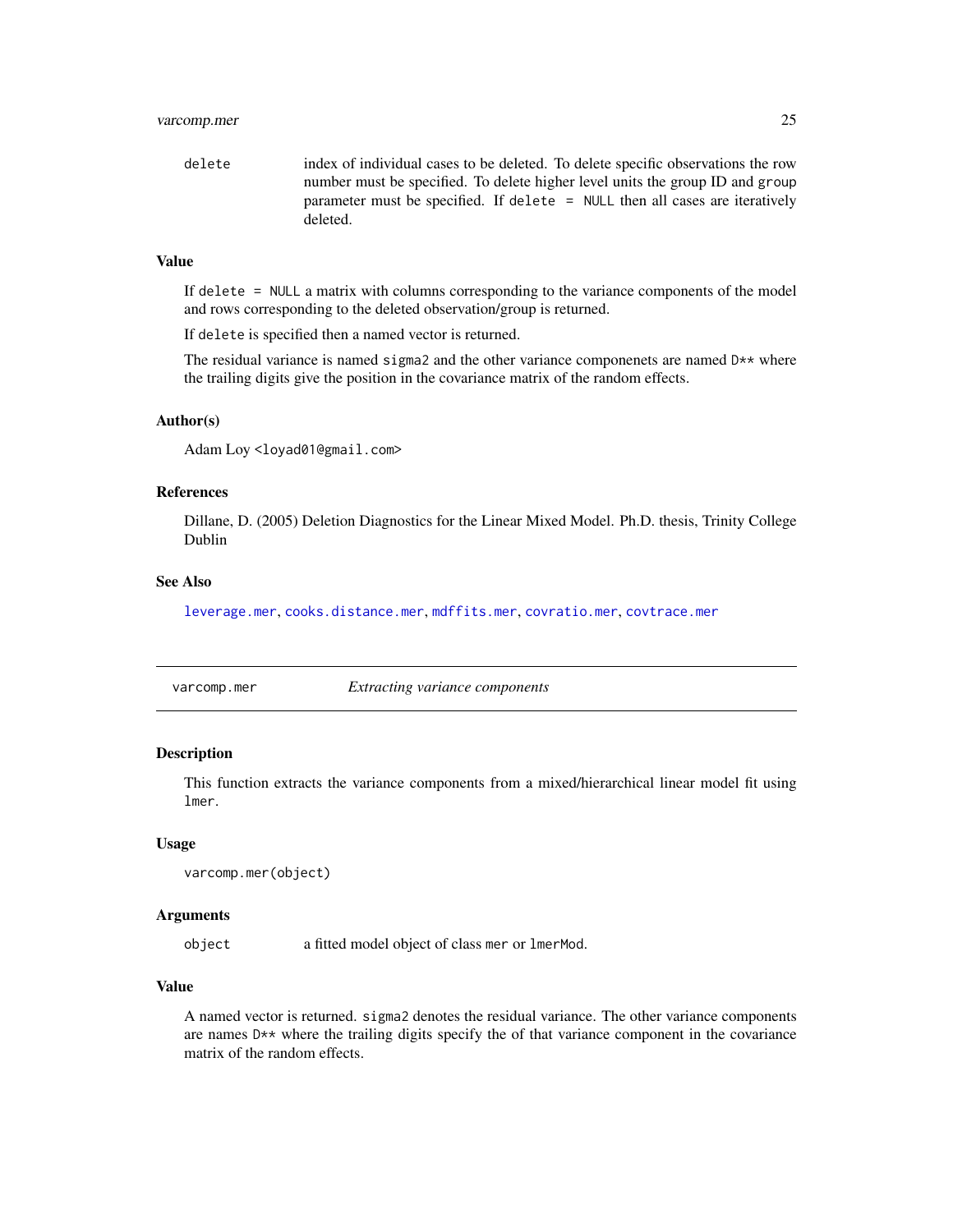26 wages was a set of the contract of the contract of the contract of the contract of the contract of the contract of the contract of the contract of the contract of the contract of the contract of the contract of the cont

## Author(s)

Adam Loy <loyad01@gmail.com>

## Examples

```
library(lme4)
fm1 <- lmer(Reaction ~ Days + (Days|Subject), sleepstudy)
varcomp.mer(fm1)
```
wages *Wages for male high school dropouts*

## **Description**

Data on the labor-market experience of male high school dropouts.

#### Format

A data frame with 6402 observations on the following 15 variables.

id respondent id - a factor with 888 levels.

lnw natural log of wages expressed in 1990 dollars.

exper years of experience in the work force

ged equals 1 if respondent has obtained a GED as of the time of survey, 0 otherwise

postexp labor force participation since obtaining a GED (in years) - before a GED is earned postexp

 $= 0$ , and on the day a GED is earned postexp  $= 0$ 

black factor - equals 1 if subject is black, 0 otherwise

hispanic factor - equals 1 if subject is hispanic, 0 otherwise

hgc highest grade completed - takes integers 6 through 12

hgc.9 hgc - 9, a centered version of hgc

uerate local area unemployment rate for that year

ue.7

ue.centert1

ue.mean

ue.person.cen

ue1

## Source

These data are originally from the 1979 National Longitudinal Survey on Youth (NLSY79) that can be found here <http://www.bls.gov/nls/nlsdata.htm>.

Singer and Willett (2003) used these data for examples in chapter (insert info. here) and the data sets used can be found on the UCLA Statistical Computing website: [http://www.ats.ucla.edu/](http://www.ats.ucla.edu/stat/examples/alda/) [stat/examples/alda/](http://www.ats.ucla.edu/stat/examples/alda/)

Additionally the data were discussed by Cook and Swayne (2003) and the data can be found on the GGobi website: <http://www.ggobi.org/book/>.

<span id="page-25-0"></span>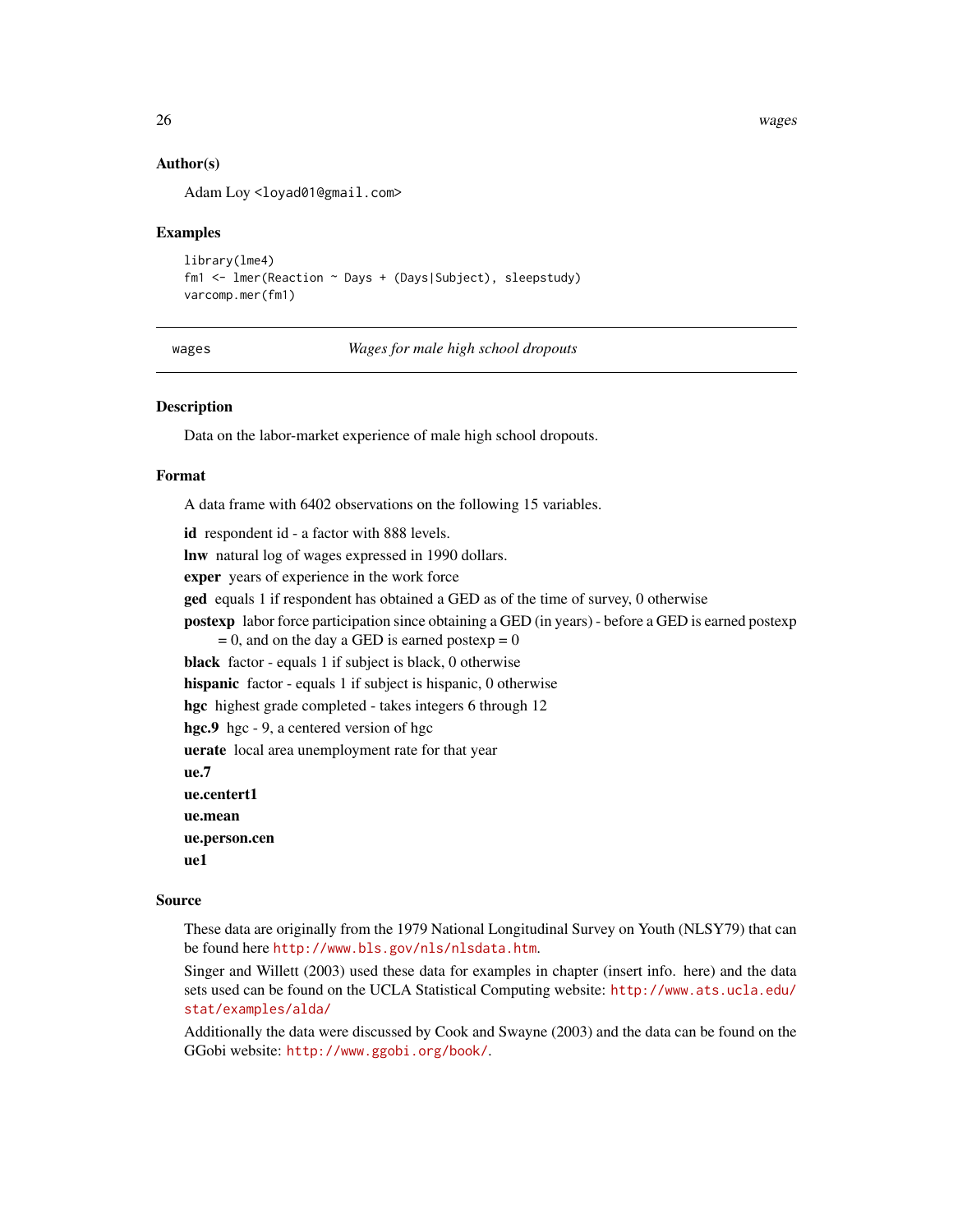#### wages 27 and 2012 and 2013 and 2014 and 2014 and 2014 and 2014 and 2014 and 2014 and 2014 and 2014 and 2014 and 2014 and 2014 and 2014 and 2014 and 2014 and 2014 and 2014 and 2014 and 2014 and 2014 and 2014 and 2014 and 20

## References

Singer, J. D. and Willett, J. B. (2003), *Applied Longitudinal Data Analysis: Modeling Change and Event Occurence*, New York: Oxford University Press.

Cook, D. and Swayne, D. F. (2007), *Interactive and Dynamic Graphics for Data Analysis with R and GGobi*, Springer.

## Examples

str(wages) summary(wages)

## Not run: library(lme4)  $lmer(lnw \sim expert + (expert \mid id), data = wages)$ 

## End(Not run)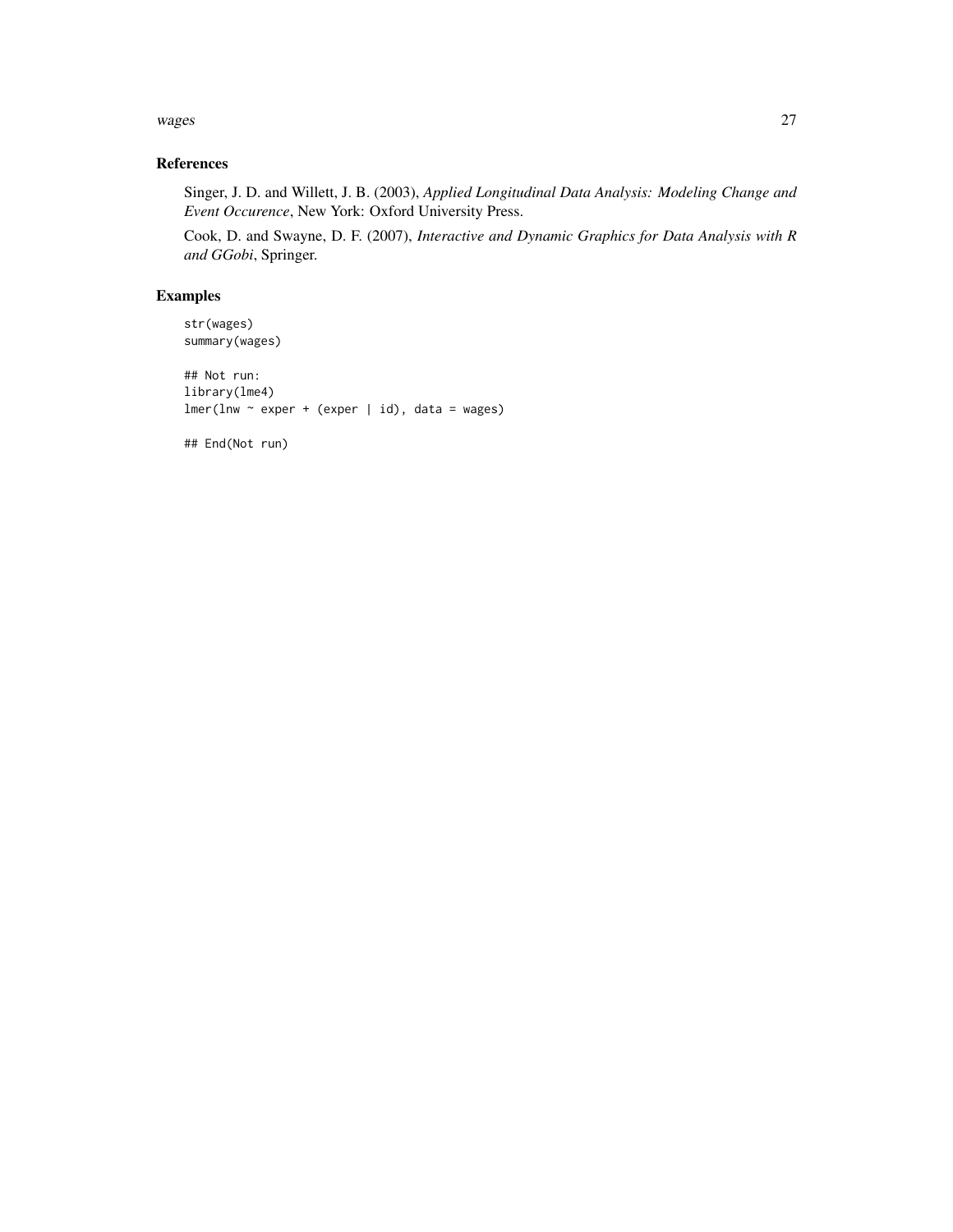# <span id="page-27-0"></span>**Index**

∗Topic datasets ahd, [3](#page-2-0) autism, [4](#page-3-0) radon, [22](#page-21-0) wages, [26](#page-25-0) ∗Topic hplot dotplot\_diag, [11](#page-10-0) ggplot\_qqnorm, [13](#page-12-0) group\_qqnorm, [13](#page-12-0) ∗Topic models adjust\_lmList.formula, [2](#page-1-0) case\_delete.default, [5](#page-4-0) covratio.default, [7](#page-6-0) diagnostics, [10](#page-9-0) HLMresid.default, [15](#page-14-0) leverage.default, [17](#page-16-0) LSresids.default, [19](#page-18-0) mdffits.default, [20](#page-19-0) rvc.default, [24](#page-23-0) varcomp.mer, [25](#page-24-0) ∗Topic package HLMdiag, [14](#page-13-0) ∗Topic regression adjust\_lmList.formula, [2](#page-1-0) case\_delete.default, [5](#page-4-0) covratio.default, [7](#page-6-0) diagnostics, [10](#page-9-0) HLMresid.default, [15](#page-14-0) leverage.default, [17](#page-16-0) LSresids.default, [19](#page-18-0) mdffits.default, [20](#page-19-0) rvc.default, [24](#page-23-0) varcomp.mer, [25](#page-24-0) adjust\_lmList *(*adjust\_lmList.formula*)*, [2](#page-1-0) adjust\_lmList,formula,data.frame-method *(*adjust\_lmList.formula*)*, [2](#page-1-0) adjust\_lmList.formula, [2](#page-1-0) ahd, [3](#page-2-0) autism, [4](#page-3-0)

case\_delete *(*case\_delete.default*)*, [5](#page-4-0) case\_delete.default, [5](#page-4-0) compare\_eb\_ls, [7](#page-6-0) cooks.distance, *[14](#page-13-0)* cooks.distance *(*mdffits.default*)*, [20](#page-19-0) cooks.distance.case\_delete *(*diagnostics*)*, [10](#page-9-0) cooks.distance.mer, *[9](#page-8-0)*, *[11](#page-10-0)*, *[18](#page-17-0)*, *[25](#page-24-0)* covratio, *[15](#page-14-0)* covratio *(*covratio.default*)*, [7](#page-6-0) covratio.case\_delete *(*diagnostics*)*, [10](#page-9-0) covratio.default, [7](#page-6-0) covratio.mer, *[11](#page-10-0)*, *[18](#page-17-0)*, *[21](#page-20-0)*, *[25](#page-24-0)* covtrace, *[15](#page-14-0)* covtrace *(*covratio.default*)*, [7](#page-6-0) covtrace.case\_delete *(*diagnostics*)*, [10](#page-9-0) covtrace.mer, *[11](#page-10-0)*, *[18](#page-17-0)*, *[21](#page-20-0)*, *[25](#page-24-0)* diagnostics, [10](#page-9-0) dotplot\_diag, [11,](#page-10-0) *[15](#page-14-0)*

ggplot\_qqnorm, [13,](#page-12-0) *[15](#page-14-0)* group\_qqnorm, [13,](#page-12-0) *[15](#page-14-0)*

HLMdiag, [14](#page-13-0) HLMdiag-package *(*HLMdiag*)*, [14](#page-13-0) HLMresid, *[14](#page-13-0)*, *[20](#page-19-0)* HLMresid *(*HLMresid.default*)*, [15](#page-14-0) HLMresid.default, [15](#page-14-0)

leverage, *[14](#page-13-0)* leverage *(*leverage.default*)*, [17](#page-16-0) leverage.default, [17](#page-16-0) leverage.mer, *[9](#page-8-0)*, *[11](#page-10-0)*, *[21](#page-20-0)*, *[25](#page-24-0)* lm, *[3](#page-2-0)* lme, *[14](#page-13-0)* lmer, *[14](#page-13-0)* lmList, *[3](#page-2-0)* LSresids, *[14](#page-13-0)*, *[16](#page-15-0)* LSresids *(*LSresids.default*)*, [19](#page-18-0)